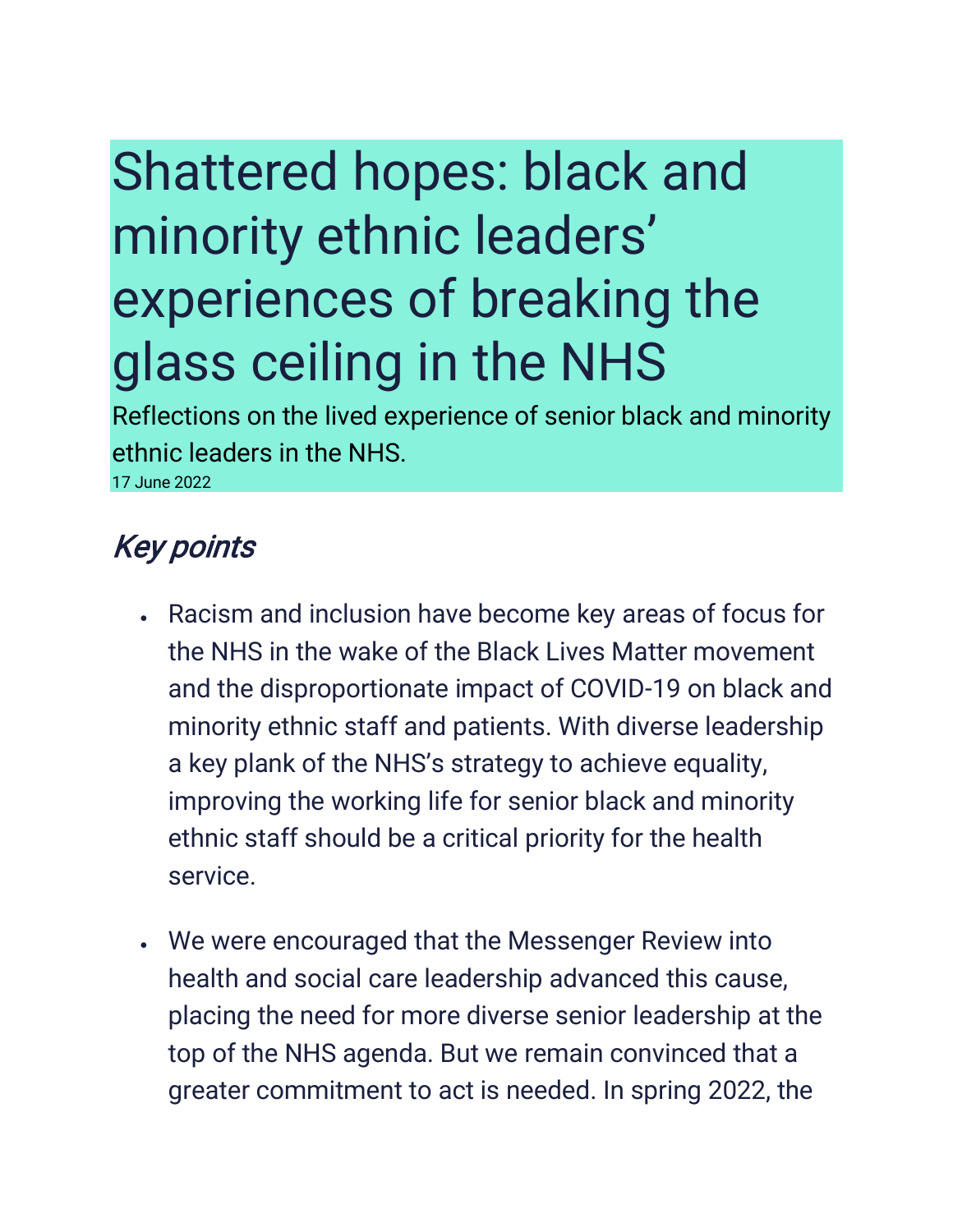BME Leadership Network conducted an online survey and hosted a series of roundtables to understand the experiences of BME leaders, and to explore the challenges they faced in relation to racism and discrimination as they moved through their careers. This report captures what we found and puts forward recommendations to improve the working conditions of BME leaders.

- More than half of surveyed BME NHS leaders considered leaving the health service in the last three years because of their experience of racist treatment while performing their role as an NHS leader. A majority said they had experienced verbal abuse or abusive behaviour targeting racial, national or cultural heritage at least once in the past three years, with more than 20 per cent saying this had happened five times or more.
- Colleagues, leaders and managers seemed to be a particular source of racist treatment, more so than members of the public. This is concerning, given that the NHS has been prioritising equality, diversity and inclusion activities in recent years. This suggests that more focused efforts are required at every level to reduce the incidence of racist behaviour and to improve awareness among all staff of the impact of this type of discrimination.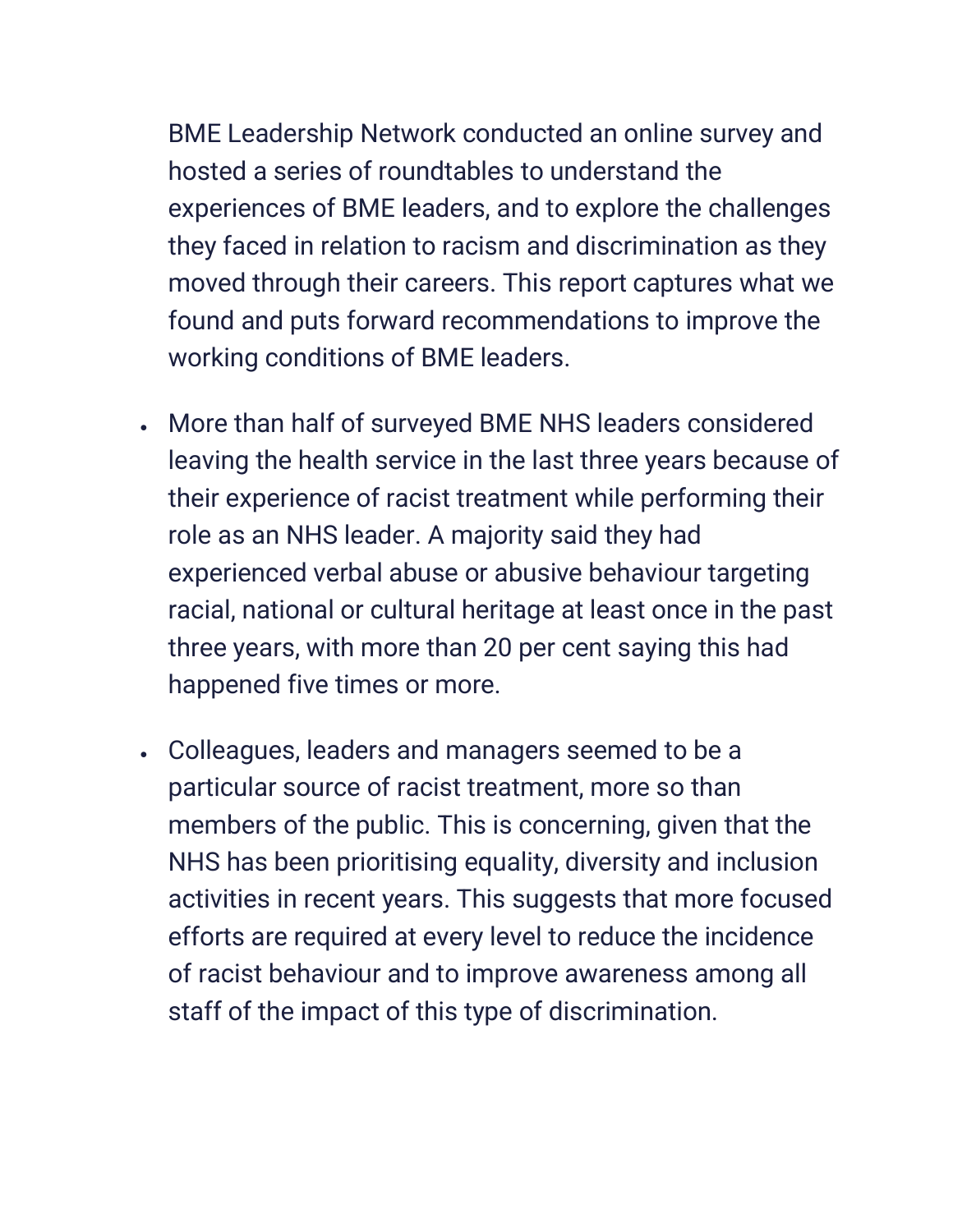- Only 10 per cent were confident that the NHS is delivering its commitment to combat institutional racism and reduce health inequalities and fewer than one in four were confident that their organisation has a robust talent management process that is enabling the development of a pipeline of diverse talent.
- Senior BME staff reported low levels of confidence in their own organisations' abilities to manage and support a pipeline of diverse talent and in the ability of the system to achieve this at a national level. Moreover, only a minority were confident they could rely on the support of colleagues to challenge racial discrimination, and a smaller minority believed they would be supported by NHS England and NHS Improvement if challenging prejudice or discrimination locally.
- Leaders described how structural and cultural issues within the NHS led to a situation where BME leaders were not present in sufficient numbers to generate a climate of inclusivity and were sometimes siloed in particular types of role. This helped to create a situation where career progression was felt to be unduly challenging and where neither succession planning nor talent development were occurring at sufficient scale to support the next generation of diverse leaders.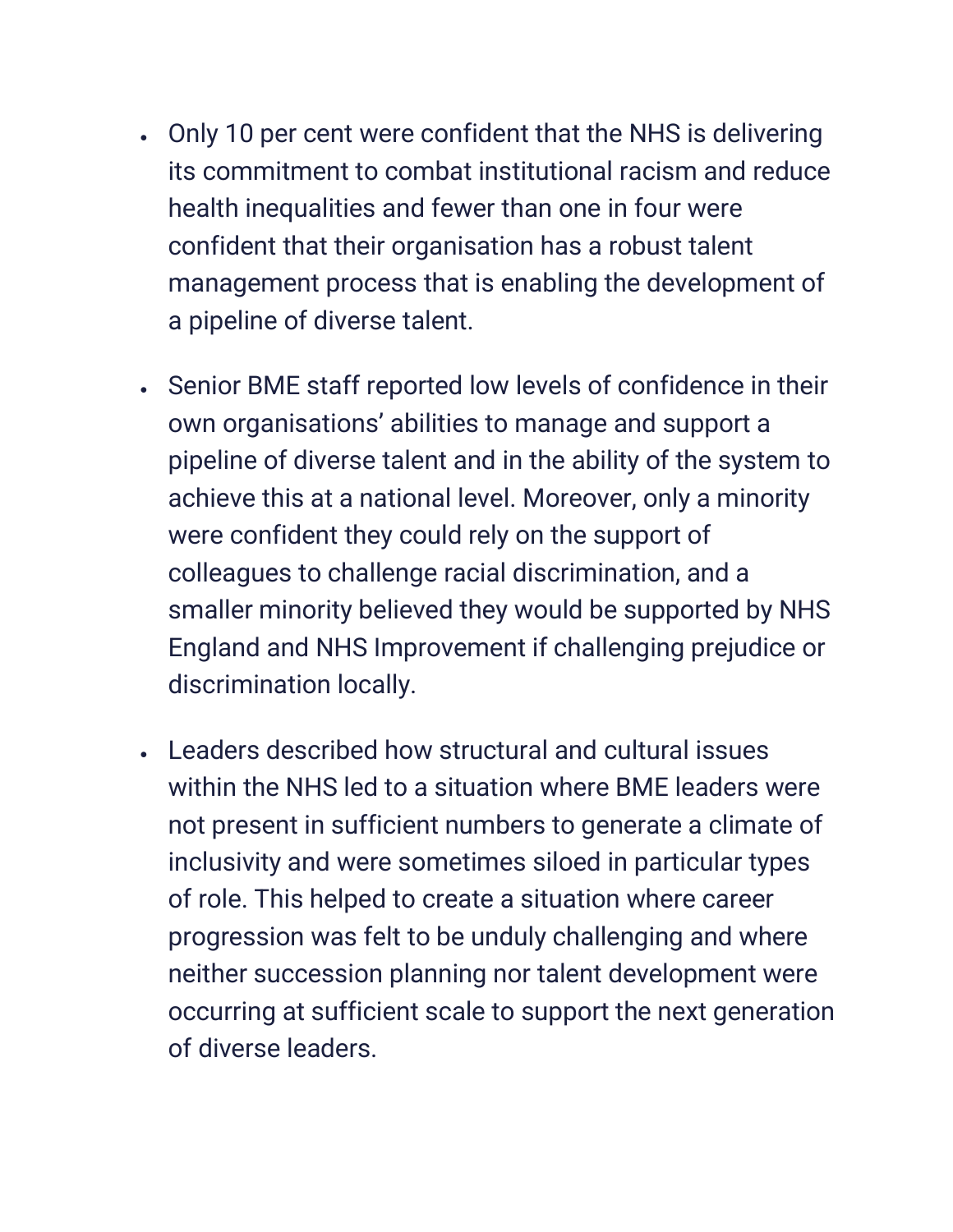- Being able to be authentic in the workplace was an issue that emerged powerfully. Some leaders reported policing their own behaviour in the workplace and compromising their values in order to fit in. Being able to represent their own cultures and be themselves at work was a critically important goal for many. For BME leaders, feeling secure that they will be treated equally, regardless of background, was seen to be the ultimate success measure of equality.
- It is essential that BME leaders are able to see effective development programmes to support diverse talent, and that they are provided with sufficient support, both locally and nationally, to feel secure in calling out unacceptable behaviour when this occurs.
- At such a critical juncture for the NHS, action must be taken to end cultures of discriminatory behaviour, to provide personal support to current and aspiring leaders, and to develop succession planning and talent development schemes.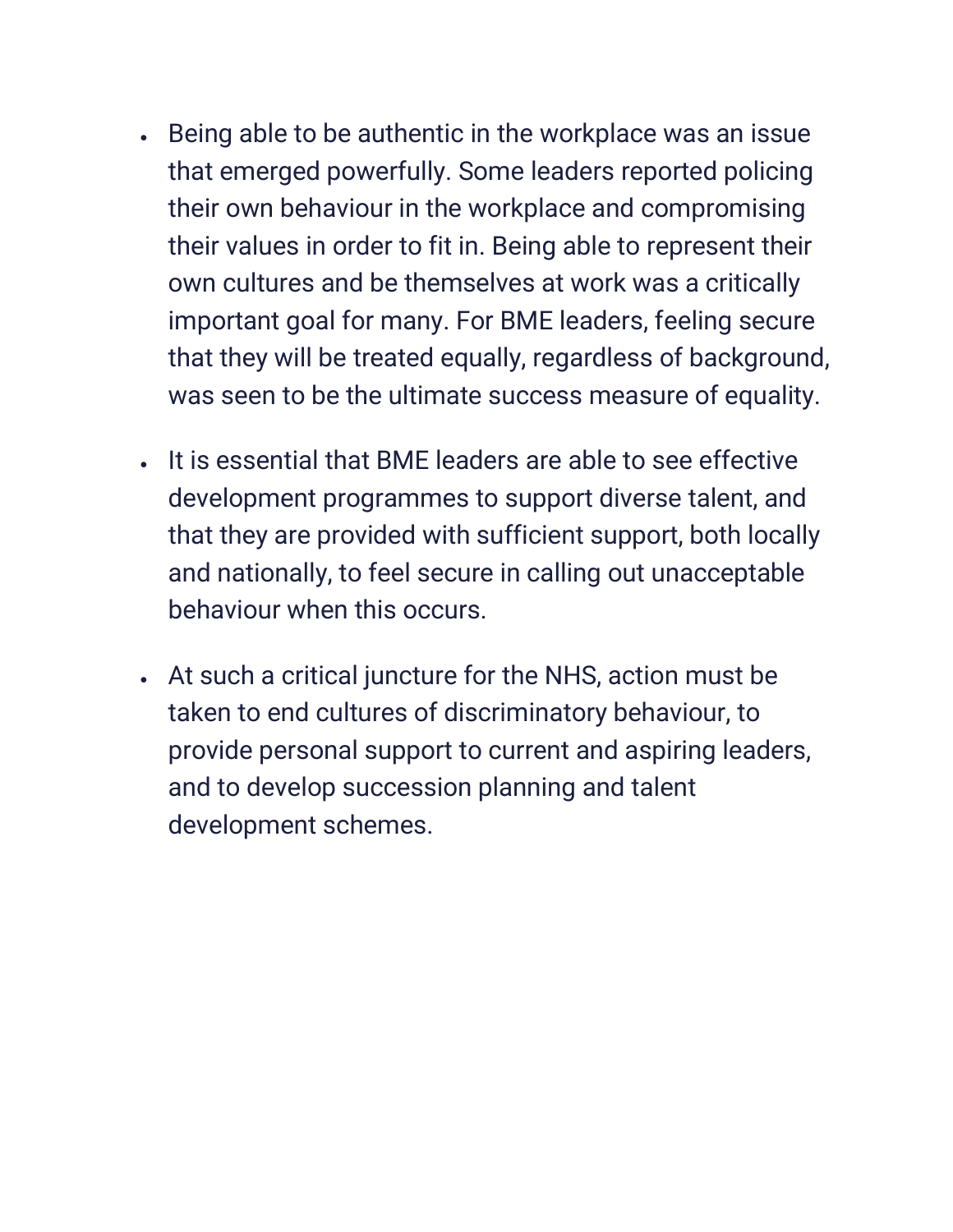

This report from the BME Leadership Network spotlights the findings from a recent survey and engagement on the experience of senior black and minority ethnic leaders in the NHS.

### **Background**

Racism and inclusion have become key areas of focus for the NHS in the wake of the Black Lives Matter movement and the disproportionate impact of COVID-19 on black and minority ethnic staff and patients. As the [national](https://www.nhsconfed.org/bme-leadership) [network](https://www.nhsconfed.org/bme-leadership) for BME leaders in the NHS, we have been supporting members through the difficulties of the pandemic and lobbying for change on their behalf.

In our engagement with members, we have heard that staff from minority ethnic backgrounds find conversations about racism in the NHS difficult. This is compounded by the lack of diversity in leadership, which leads to staff finding it difficult to feel safe when voicing concerns about racism.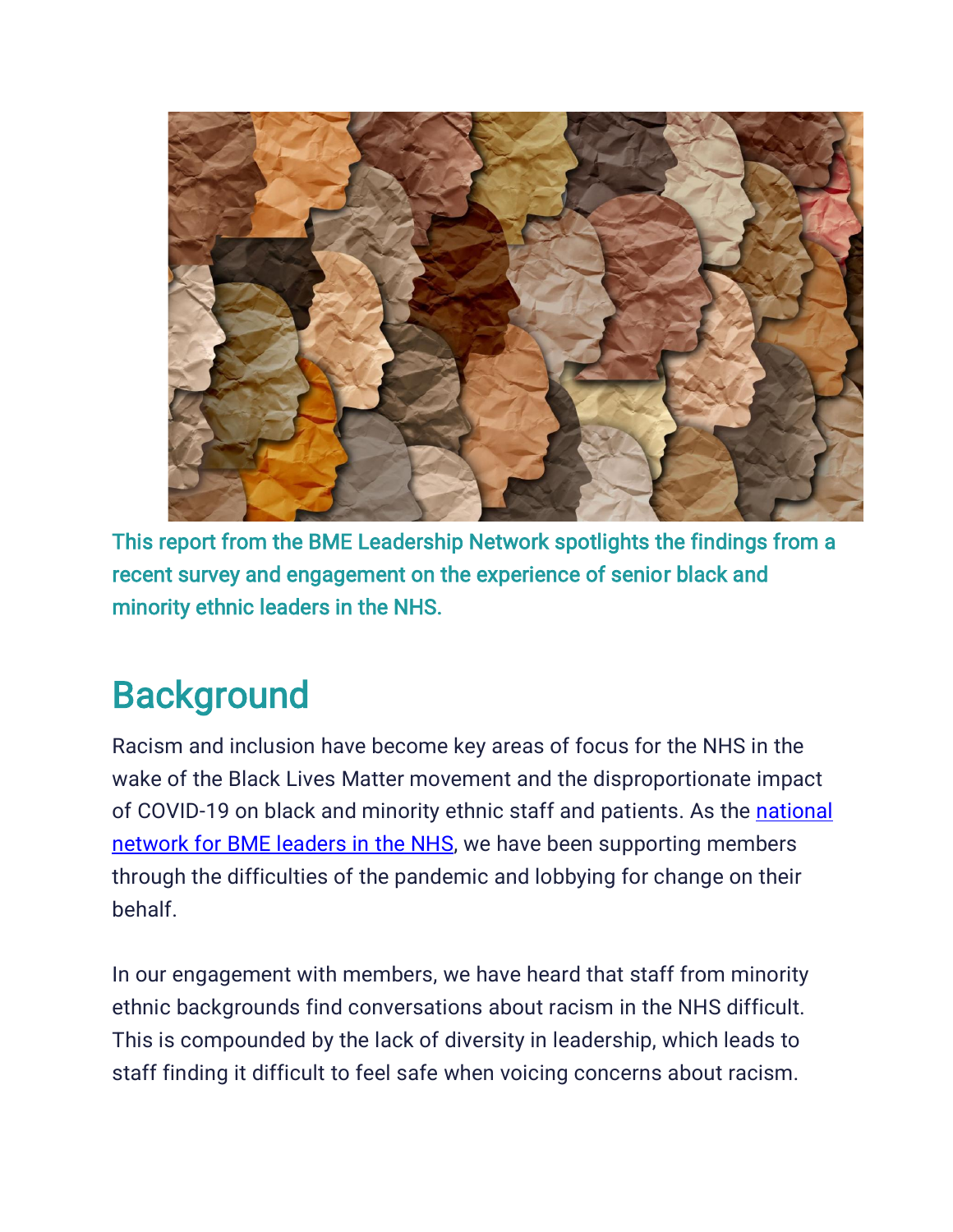Leaders have felt that the NHS needs to do more to translate words into action. This could be by doing more to recognise and celebrate the contribution of migrant workers to the NHS, for example, and by ensuring that the NHS's public-facing position on equality, diversity and inclusion is also deployed fully within the health service.

We were encouraged that the Messenger Review into health and social care leadership advanced this cause, placing the need for more diverse senior leadership at the top of the NHS agenda. [1] But we remain convinced that a greater commitment to act is needed. That is the task ahead and equality, diversity and inclusion leaders will be integral to achieving this mission. With diversifying leadership a core plank of the NHS's strategy to advance equality, improving working life for senior BME staff should be a critical priority for the health service.

What follows will make for sobering reading and should provide much food for thought for leaders at every level and of every ethnicity within the NHS, both locally and nationally.

That's why in spring 2022 we engaged our members to delve into the experiences of black and minority ethnic leaders, and to explore the challenges they faced concerning racism and discrimination as they moved through their careers. This report captures what we found and puts forward a set of actions to develop an inclusive environment that improves working conditions for BME leaders.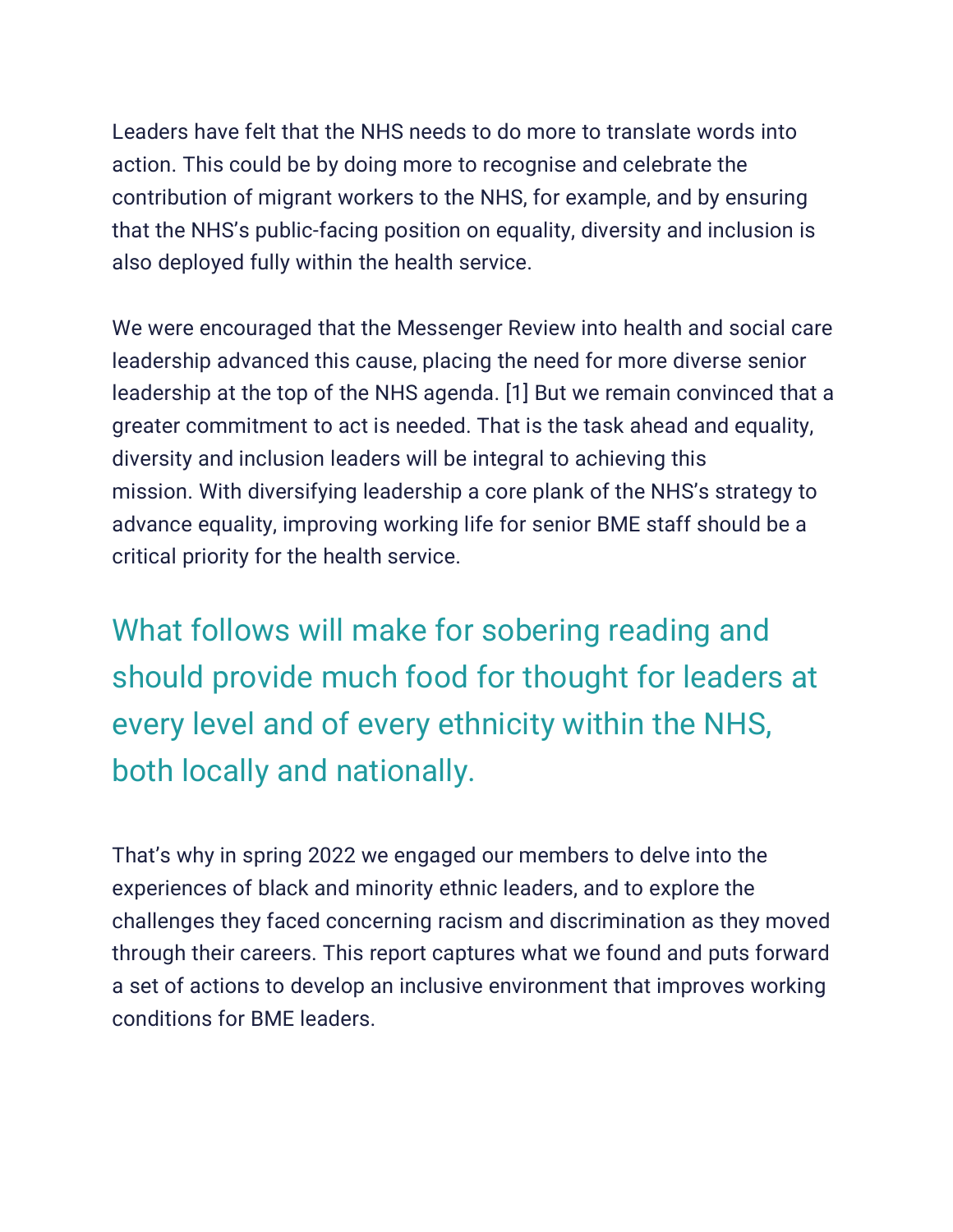What follows will make for sobering reading and should provide much food for thought for leaders at every level and of every ethnicity within the NHS, both locally and nationally. It is based on a survey of more than 120 senior BME leaders in the NHS, and a series of roundtable discussions. In this report, we have used the following definitions:

- **Abuse**: threatening, abusive or insulting words or behaviours likely to cause fear, harassment, alarm or distress by targeting someone's racial, national or cultural heritage
- **Harassment**: an incident or a series of incidents intended or likely to intimidate, offend or harm an individual or group because of their ethnic origin, colour, race, religion or nationality
- **Bullying**: the experience of being unjustifiably targeted or picked on
- **Covert discrimination**: the experience of being subtly excluded or ridiculed, which you may have only realised with hindsight was due to racism
- **Overt discrimination**: the experience of being openly or obviously excluded or ridiculed

The BME Leadership Network, part of the NHS Confederation, exists to strengthen the voice of NHS black and minority ethnic leaders and to support NHS organisations to meet the needs of all communities. Our members are drawn from all racialised communities living in England. They share common experiences of racialisation and support each other to develop collective solutions to address institutional racism in the NHS. This report upholds the principle of the right and choice to self-identification by equalities groups, including people from black and minority ethnic communities.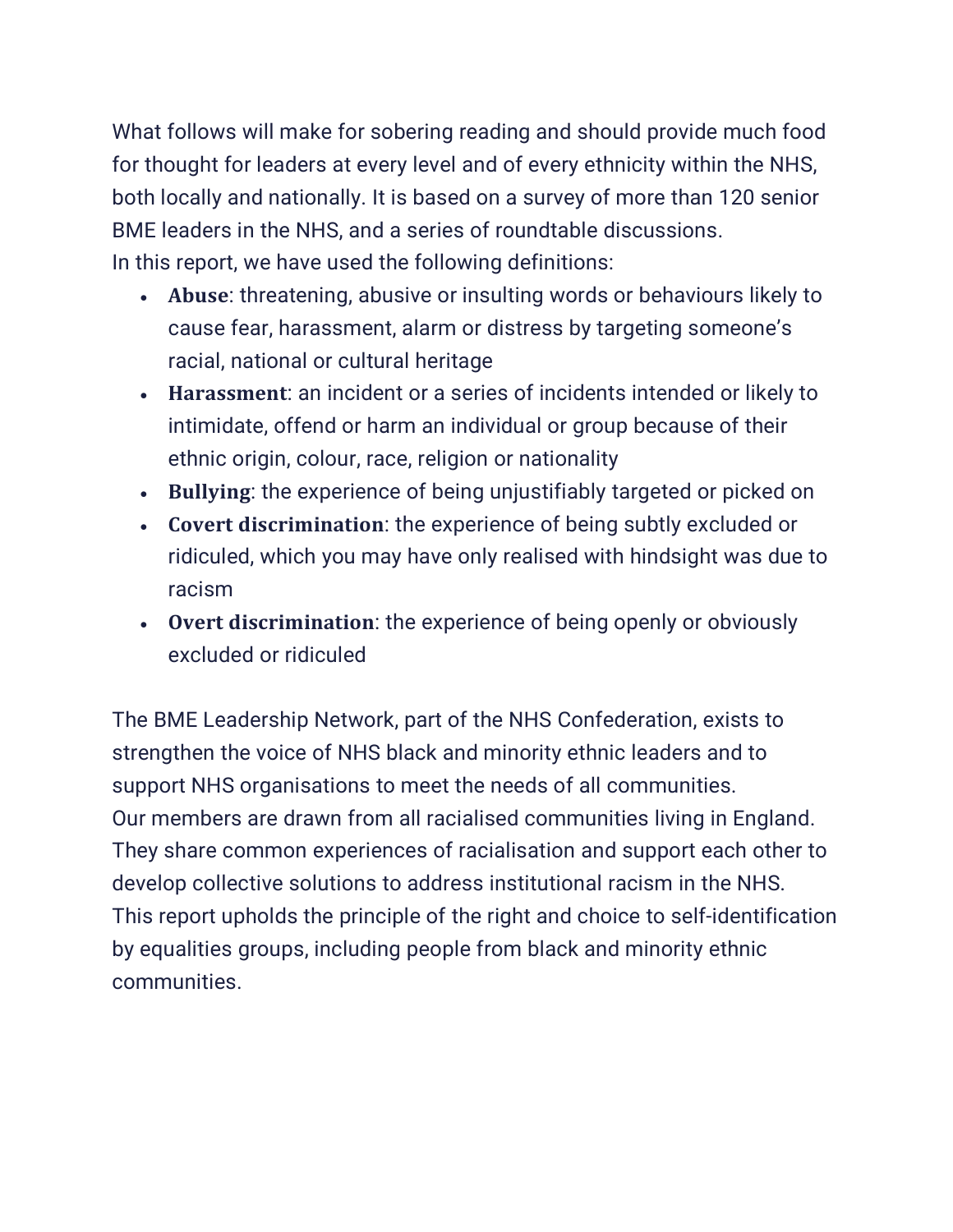#### Four main types of race discrimination

The Equality and Human Rights Commission describes four main types of race discrimination: direct discrimination, indirect discrimination, harassment and victimisation. [2]

**Direct discrimination** happens when someone is treated worse than another person in a similar situation because of their race.

**Indirect discrimination** happens when an organisation has a particular policy or way of working that puts people of a particular racial group at a disadvantage.

**Harassment** occurs when someone is made to feel humiliated, offended or degraded.

Victimisation is when a person is treated badly because they have made a complaint of race related discrimination under the Equality Act. It can also occur if a person is supporting someone who has made a complaint of racerelated discrimination.

## Methodology

Between April and May 2022, we carried out an online survey of network members and held three roundtables with senior black and minority ethnic NHS leaders to understand their experiences and explore the challenges they faced in relation to racism and discrimination as they moved through their careers.

Survey responses were received from 123 members:

- 42 per cent of respondents were in Agenda for Change band 9 roles
- 46 per cent were very senior managers
- 12 per cent were in chair or non-executive director positions.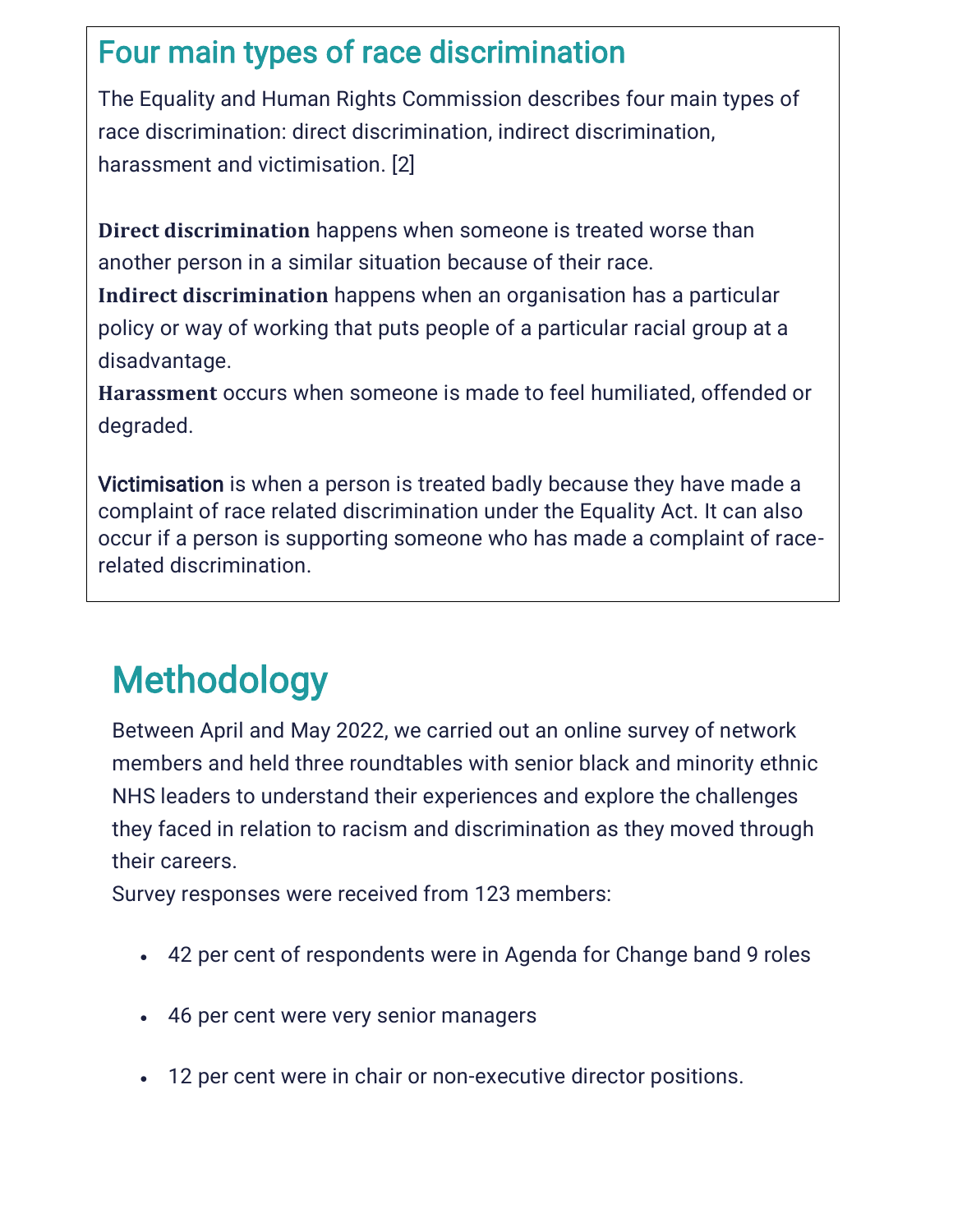Twenty participants took part in our roundtable discussions. The discussions took place in three groups:

- executive directors (including chief executive and board-level director roles)
- clinical leaders (directors with a clinical background)

• primary care leaders (directors with a background in primary care). Leaders were invited to participate to challenge the assumption that once a person has achieved a top-level role, they are no longer exposed to discrimination. Following each roundtable, a note of the main points of the discussion was produced. These set of notes were then reviewed to understand which themes arose from each of the discussions and where common themes emerged.

### The lived experience of senior BME leaders

Several common themes emerged from the roundtables and survey, which reveal four key issues: NHS culture and management; career progression; the ability to be true to oneself; and feeling safe. This chapter explores each theme in detail.

#### NHS culture and management

More than half of those participating in the survey (51 per cent) said they had considered leaving the NHS in the past three years because of their experience of racist treatment while performing their role as an NHS leader. Of those answering that they had considered leaving, only 10 per cent said they had decided to stay because the issue had been resolved to their satisfaction. Most were still considering their position, with nearly three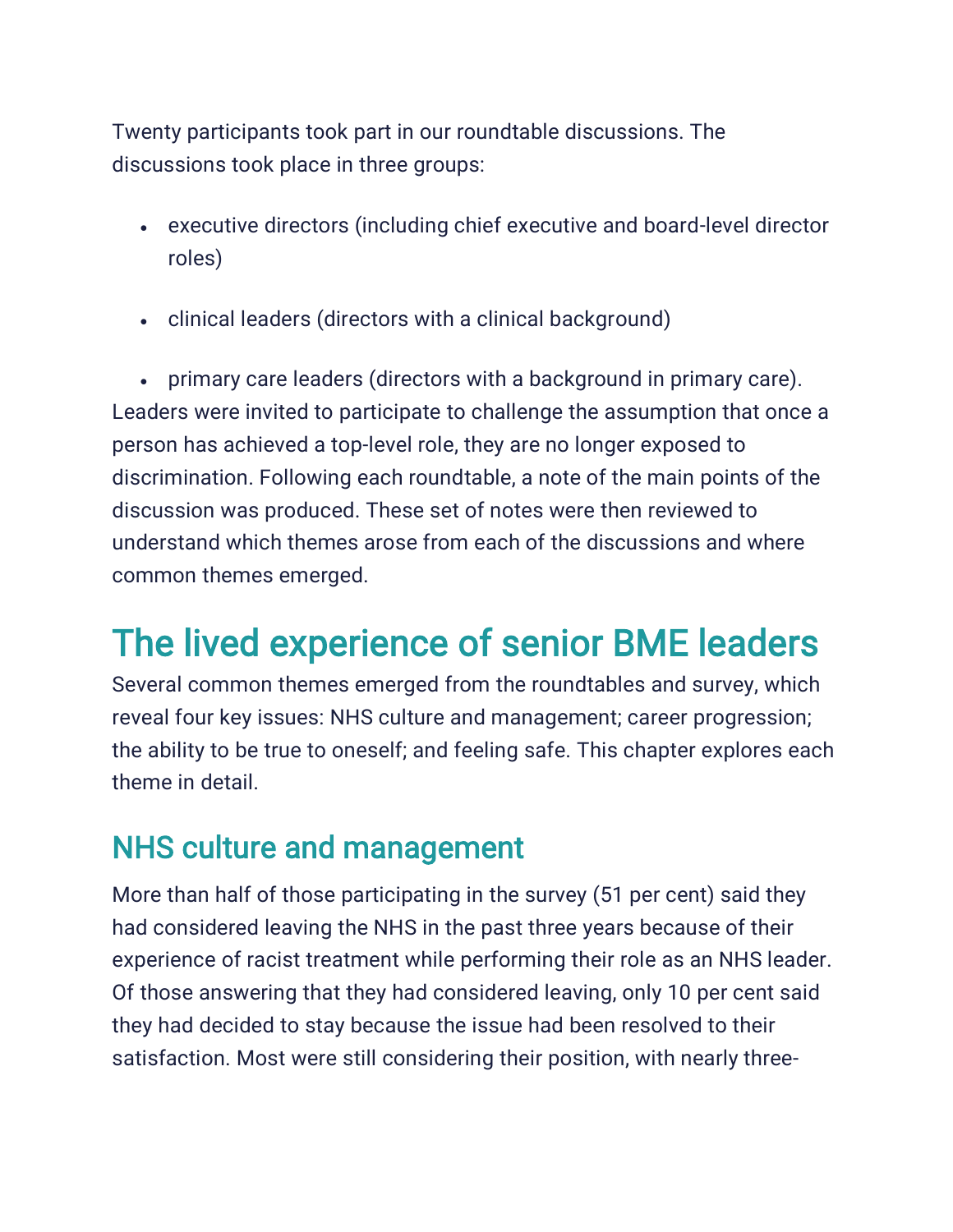quarters saying they had felt it essential to stay and fight to make things better for others.

In the last three years, have you considered leaving the NHS because of your experience of racist treatment while performing your role as an NHS leader?

| Yes            | 51% |
|----------------|-----|
| Not sure<br>8% |     |
| <b>No</b>      |     |
|                | 41% |

If you have considered leaving the NHS in the last 3 years because of your experience of racist treatment while performing your role as an NHS leader, what were the main reasons why you decided to stay?

Due to rounding, percentages might not add up to 100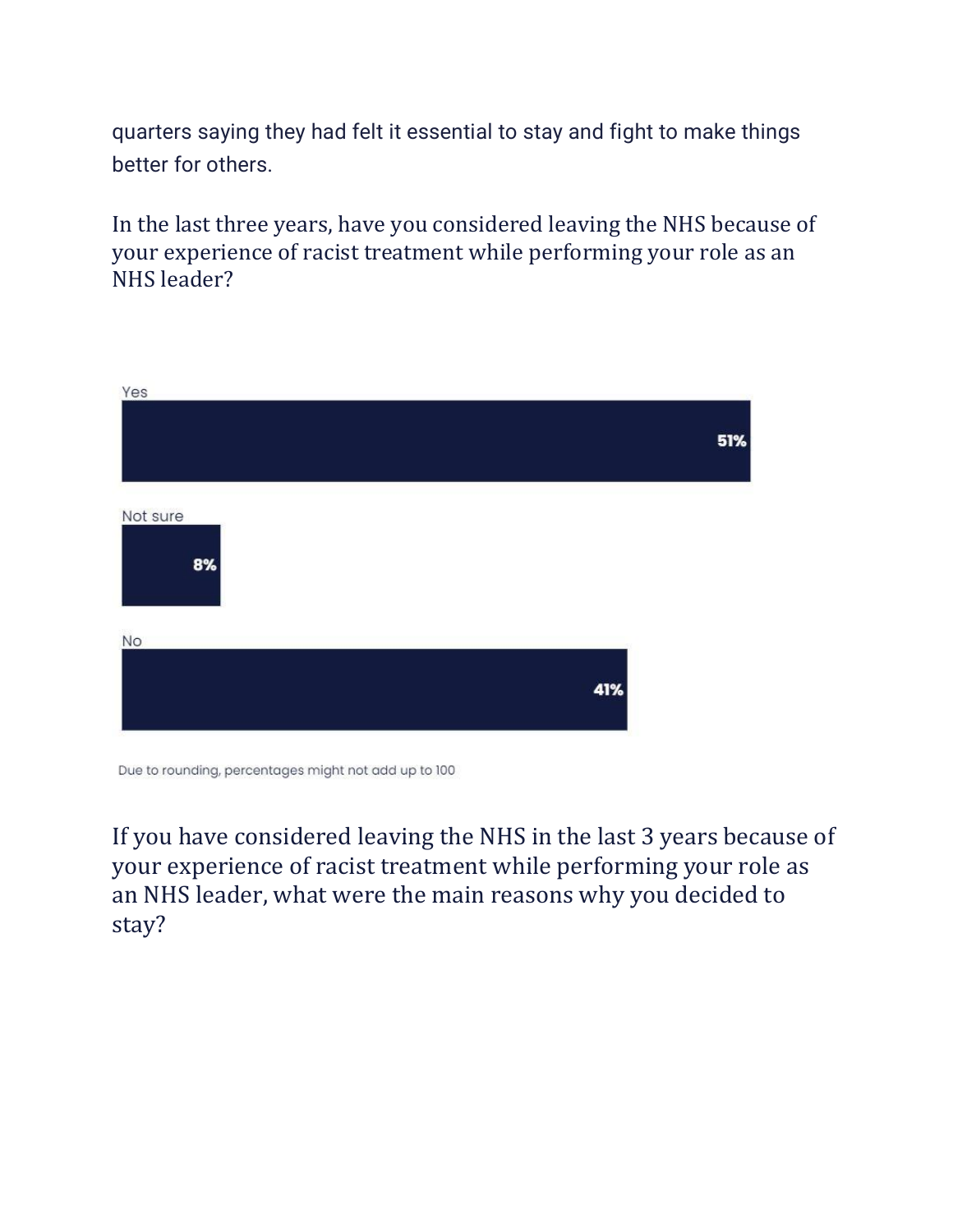#### **Strongly agree Agree Don't know Disagree Strongly disagree**



Due to rounding, percentages might not add up to 100

Colleagues, leaders and managers seemed to be a particular source of racist treatment, more so than members of the public, with 72 per cent stating they had experienced this at least once in the previous three years. Sixty-nine per cent had experienced this behaviour from leaders or managers within their organisation at least once in the last three years, and 57 per cent had experienced it from leaders or managers in another organisation at least once over the same period.

This is concerning, given that the NHS has been prioritising equality, diversity and inclusion activities in recent years. This suggests that more focused efforts are required at every level to reduce the incidence of racist behaviour and to improve awareness among all staff of the impact of this type of discrimination.

Participants were less likely to have experienced racist treatment from members of the public over the previous three years. However more than half had still experienced this (52 per cent) at least once, with patients' relatives and carers being the least likely sources of racist treatment.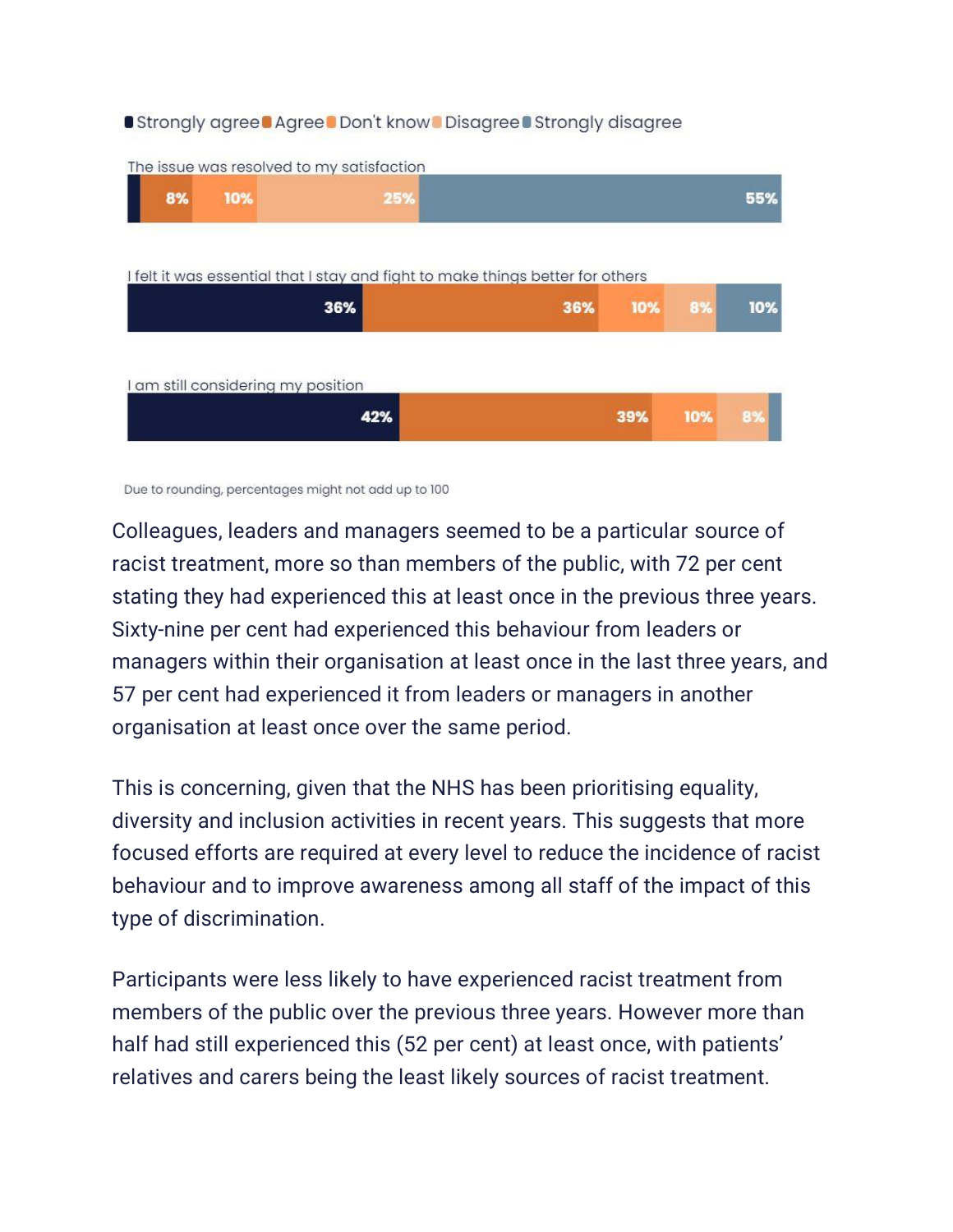#### In the last three years, how often have you experienced racist treatment from the following groups while performing your role as an NHS leader?



**ONever Just once Up to 5 times More than 5 times Don't know** 

Three-quarters of respondents (74 per cent) said their working environment had changed significantly as a result of the COVID-19 pandemic, and 58 per cent said this had an impact on their experience of or exposure to racism in the workplace.

Participants at the executive leaders' roundtable observed that despite wellevidenced progress detailed through the Workforce Race Equality Standard, statistics about how well local NHS leadership reflects the diversity of the local population and NHS Staff Survey data do not seem to change, leading them to feel cynical about progress towards greater representation of BME staff in leadership roles.

Due to rounding, percentages might not add up to 100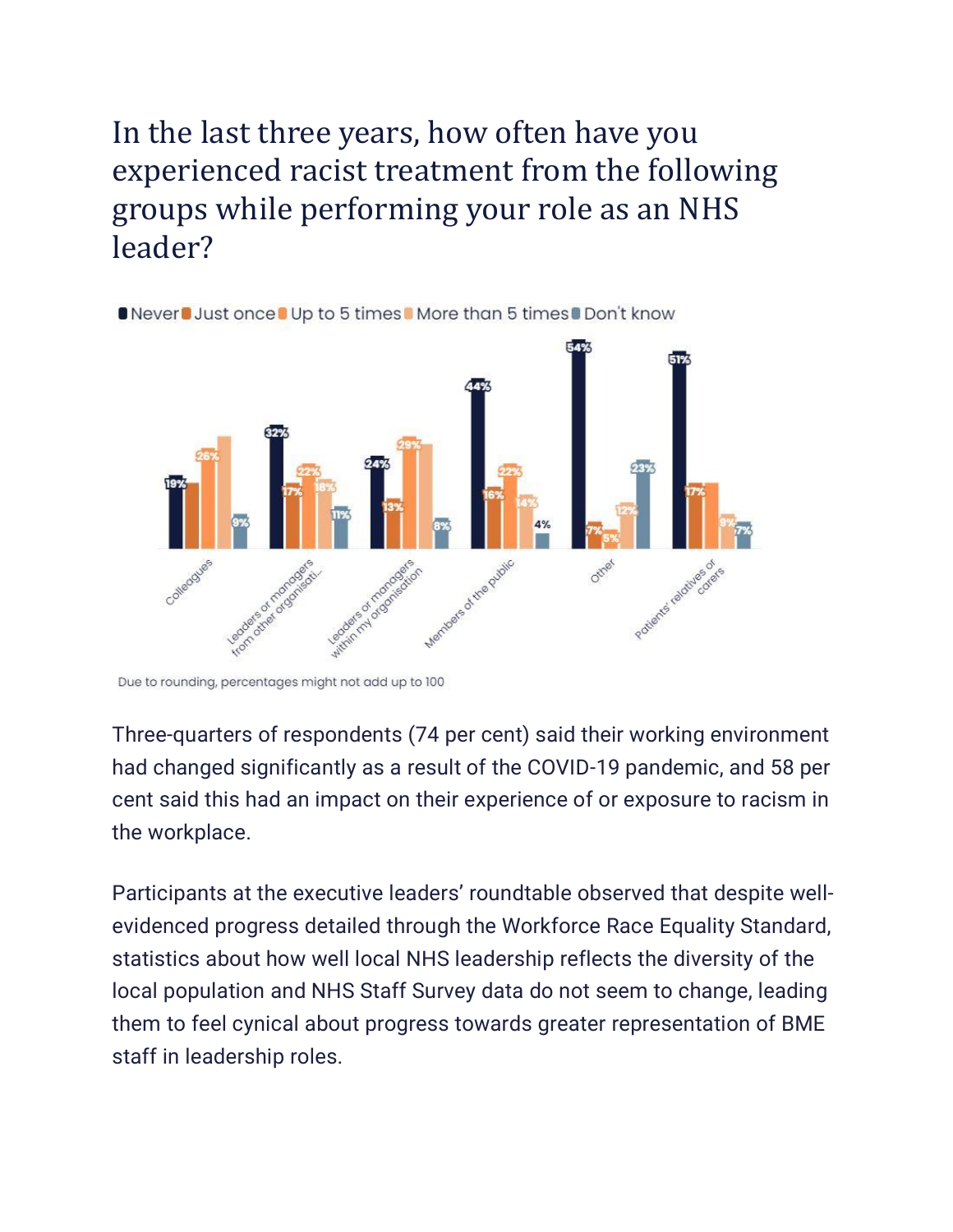It was suggested that the Black Lives Matter movement had at least led to a higher quality discussion about equality and racism, but that this had not yet filtered through into changes in the profile of the people recruited to senior roles. Where BME staff did attain senior positions, it was felt that these tended to be in roles relating to equality, diversity and inclusion (EDI) and inequalities, and that there was sometimes a perception that these roles were about race rather than issues such as population health. There was a suggestion that even when in high-ranking roles, some felt excluded from senior-level strategy discussions, yet they also spent a lot of time explaining the needs of local populations to their peers in leadership roles.

Recruitment processes were a particular area where problems arose, with both clinical and executive leaders describing feeling that they were involved to demonstrate diversity

Clinical leader participants felt that having a few BME people in senior leadership roles was not sufficient to make an organisation truly inclusive. All leaders needed to recognise better the benefits of a diverse leadership, because in the absence of this understanding, forcing the issue could create animosity. A good values-led chief executive would strive to ensure diversity and inclusion because this is what staff and communities need, and leadership that reflects the workforce and the communities served results in stronger organisations.

Recruitment processes were a particular area where problems arose, with both clinical and executive leaders describing feeling that they were involved to demonstrate 'diversity', while the same culture continued. In the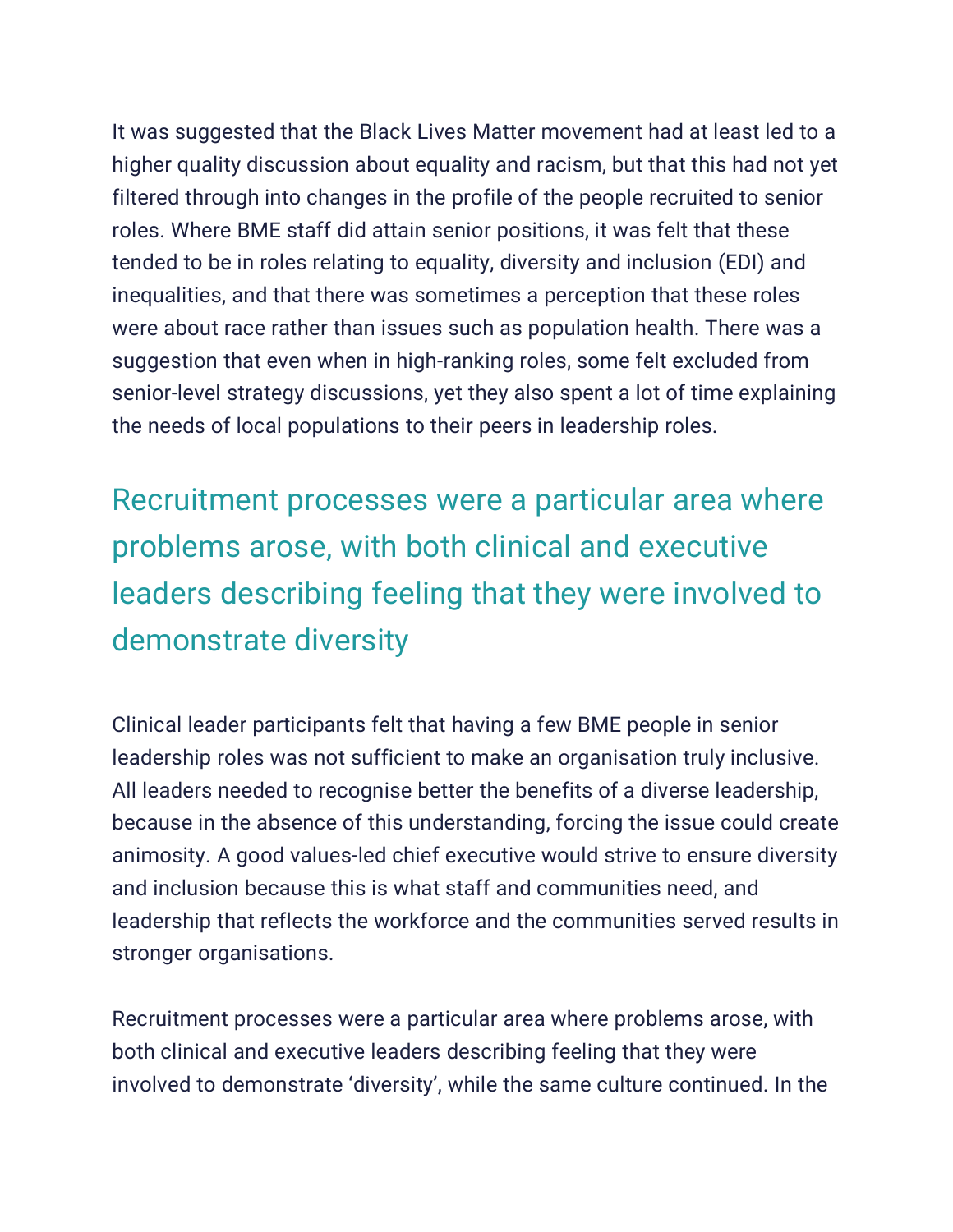primary care leaders' discussion, there was a comment that recruitment processes inherently discourage diversity in leadership. In this latter group, the issue of discrimination against people whose first language was not English arose. It was felt that no account was taken of the extra cognitive processing required to compete for a job in a second language.

#### Career progression

Fewer than one in four (23 per cent) agreed or strongly agreed that they were confident that their organisation has a robust talent management process that is enabling the development of a pipeline of diverse talent. Fewer still (14 per cent) were confident that the NHS People Plan would successfully reduce barriers to career progression of BME colleagues in the NHS. And only one in ten (10 per cent) agreed or strongly agreed that they were confident that the NHS is delivering its commitment to combat institutional racism and reduce health inequalities.



As a senior NHS leader how far do you agree or disagree with the following statements? Scroll across to see all responses

I am confident that I am able to be my authentic self in my role, without having to compromise my values to achieve or retain my position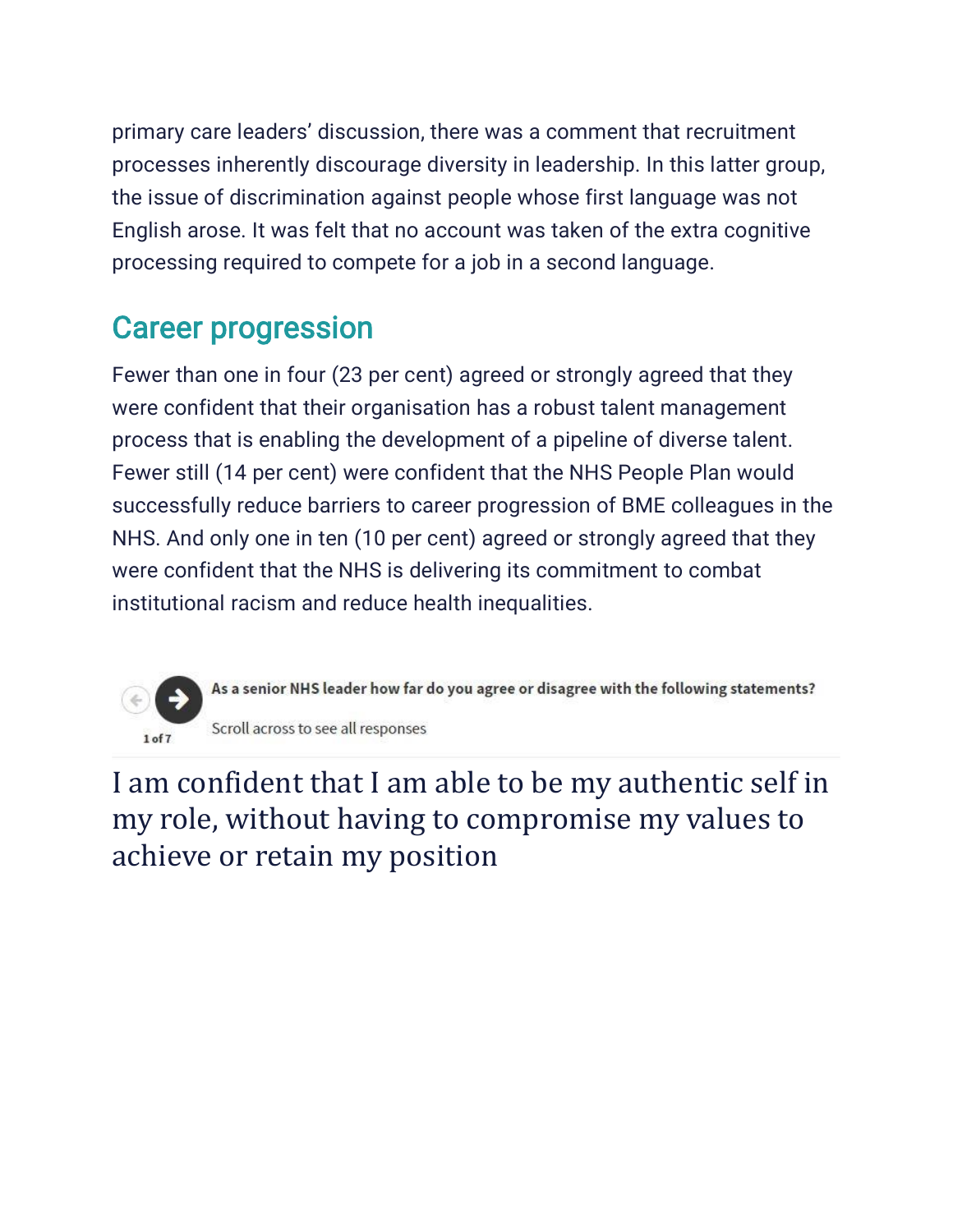**Strongly agree Agree Don't know Disagree Strongly disagree** 



Due to rounding, percentages might not add up to 100

Executive leader roundtable participants felt that a lack of succession planning meant that BME staff were locked out of senior positions. One participant said they expected to look outside their organisation and perhaps even the NHS for their next career move because there might be better opportunities to gain new skills, though they were not hopeful of finding a better culture elsewhere.

Leaders participating in the roundtable discussions described how structural and cultural issues within the NHS led to a situation where BME leaders were not present in sufficient numbers to generate a climate of inclusivity and were sometimes siloed in particular types of role. This helped to create a situation where career progression was felt to be unduly challenging and where neither succession planning nor talent development was occurring at sufficient scale to support the next generation of diverse leaders.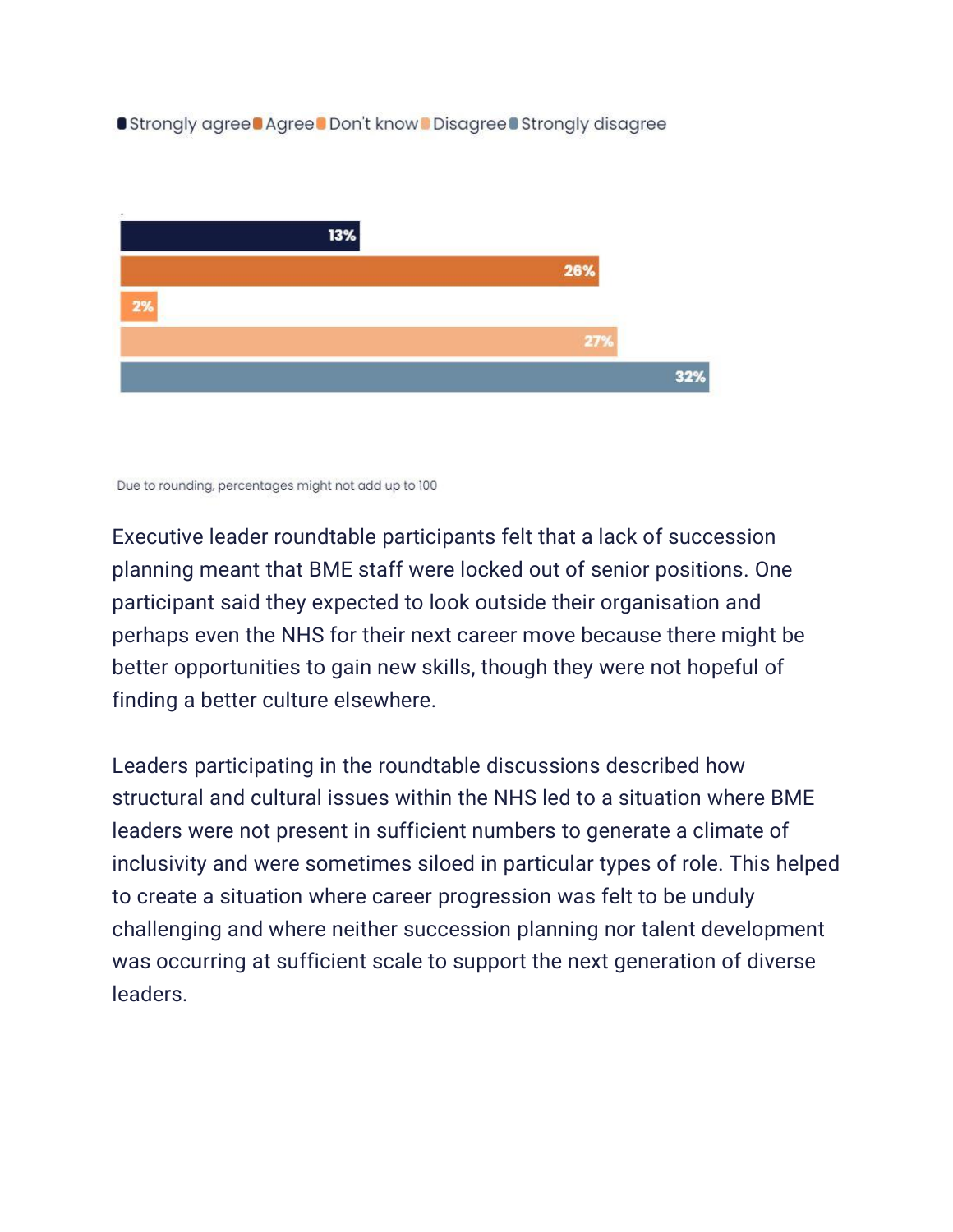Participants in the clinical leaders' discussion felt that talent residing within BME staff was not nurtured in the same way that it was for white colleagues, and that this was a barrier to career progression. It is essential that BME leaders are able to see effective development programmes to support diverse talent, and that they are provided with sufficient support, both locally and nationally, to feel secure in calling out unacceptable behaviour when this occurs.

### A lack of BME role models at higher levels makes it harder for aspiring leaders to find development opportunities such as clinical shadowing

Where people spoke with a different accent, it was felt within the clinical leaders' group that discrimination was more overt, and that assumptions were often made about the person's understanding of British culture or societal norms. This was perceived to be a particular issue in the handling of complaints, and was linked to staff members experiencing this avoiding being blunt in order to be heard at all.

Primary care leaders spoke in their roundtable about how BME leaders often had skills at higher levels than white peers and had to work twice as hard to get the same recognition, rewards and career progression. Female leaders highlighted that some male BME colleagues could be equally misogynistic as white colleagues. Mentors were viewed as a good solution to these problems as they were able to champion aspiring leaders and create space for them to demonstrate their ability.

A further message from this group was that a lack of BME role models at higher levels makes it harder for aspiring leaders to find development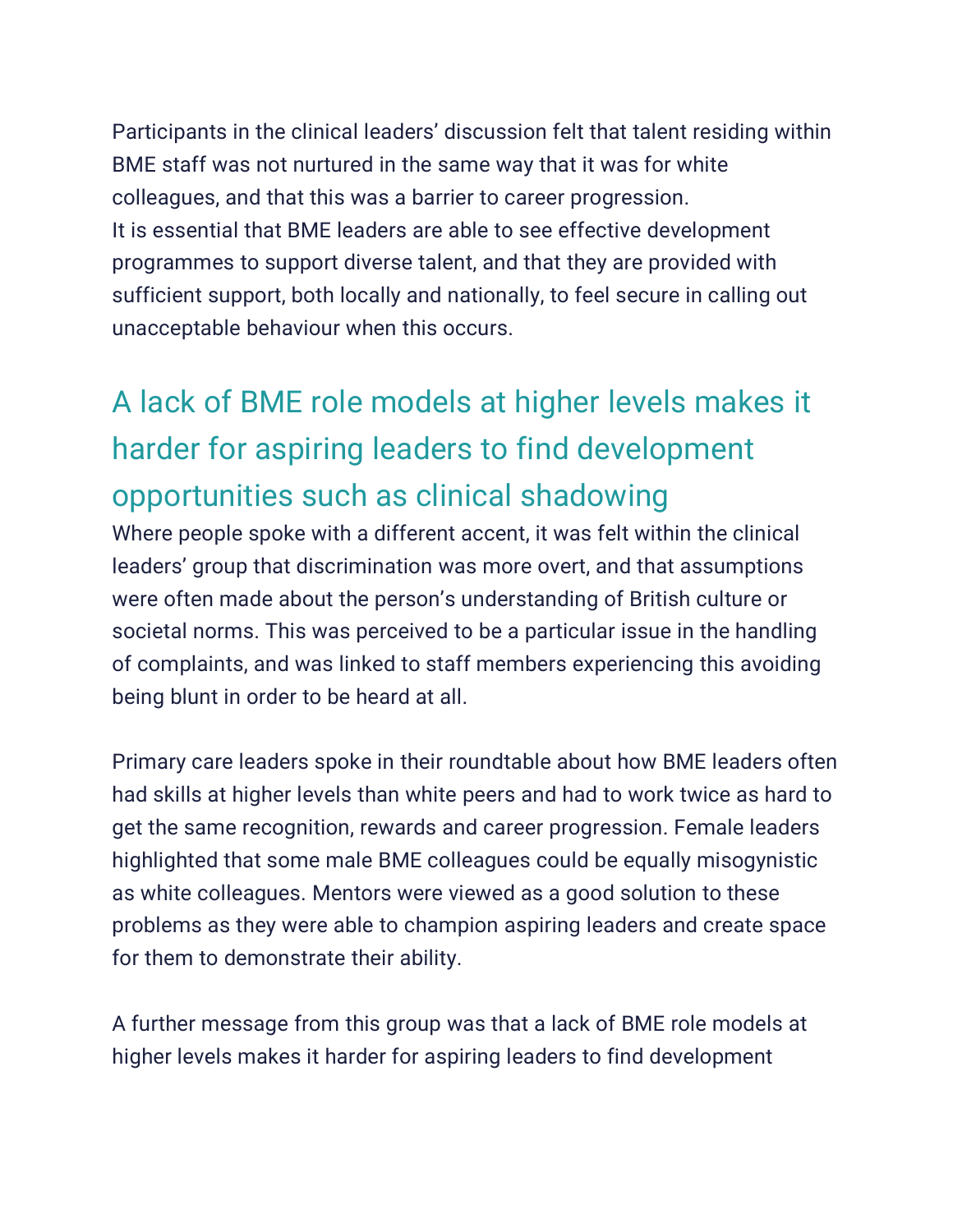opportunities such as clinical shadowing, which perpetuates existing barriers to career progression.

However, achieving these supportive relationships was not always felt to be straight forward. A female participant in the primary care leaders' group described emotional and verbal bullying from a BME woman within her own professional cohort, which was so serious that she felt unable to progress to a senior role she had been asked to apply for. No peers offered support and when this participant asked for support, she was advised to submit a grievance. She was concerned that doing so would have led to further career repercussions.

Her experience was echoed by a leader in the executive leaders' group who suggested some discrimination could occur within BME communities. A further point made by a clinical leader was that some leaders felt uncomfortable being openly supportive of BME colleagues for fear of being seen as only helping colleagues from these groups.

#### Being true to oneself

Being able to be authentic in the workplace was an issue that emerged powerfully from the discussion groups. Some leaders reported policing their own behaviour in the workplace and compromising their values to fit in. Being able to represent their own cultures and be themselves at work was a critically important goal for many.

Fewer than four in 10 (39 per cent) agreed or strongly agreed that they were confident that they were able to be their authentic self in their role, without having to compromise their values to achieve or retain their position. One younger participant in the executive leaders' group said he was careful never to behave in a way that could be twisted to make him fit the 'angry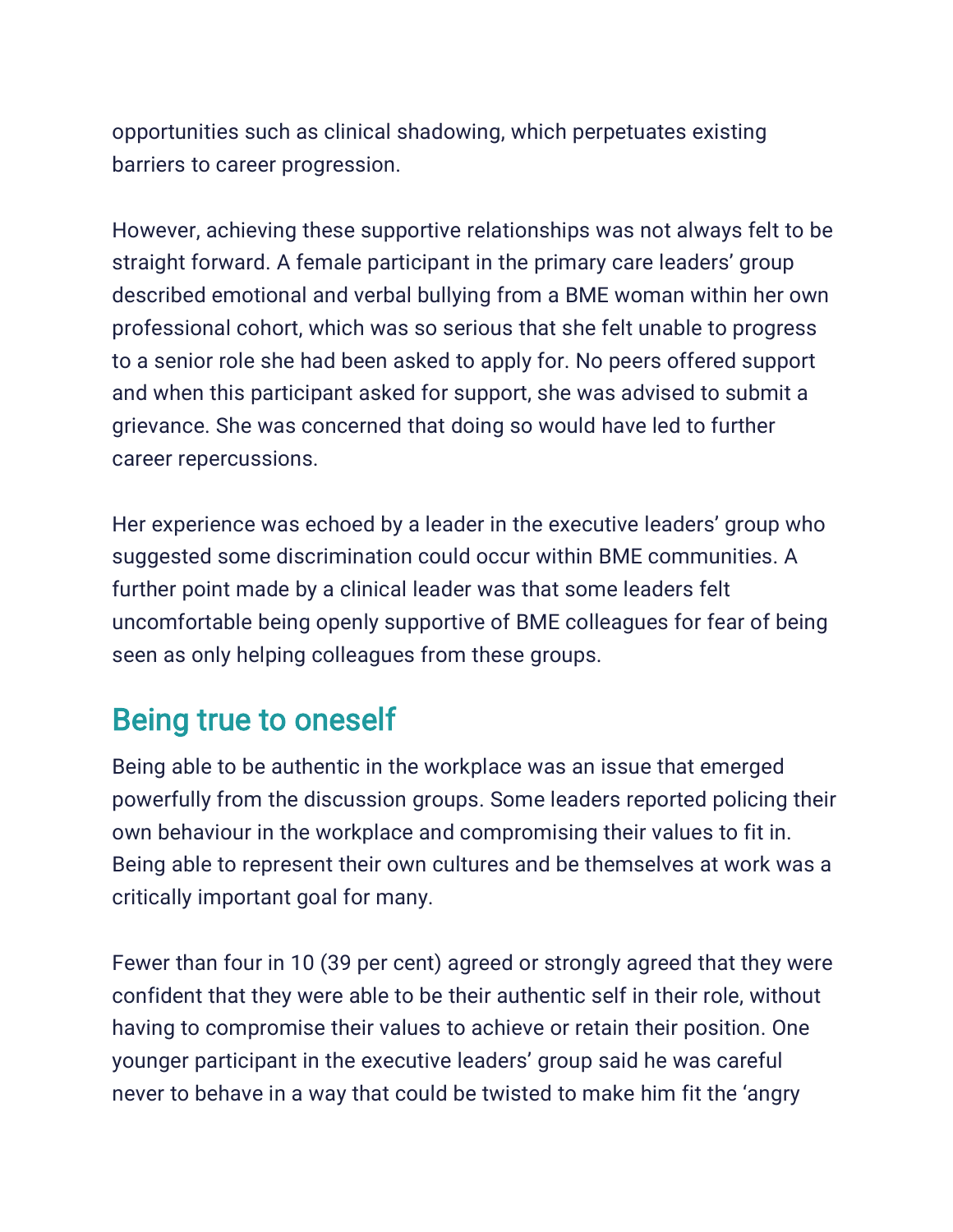Black man' trope, choosing his language carefully to avoid being seen as antagonistic.

Only 37 per cent agreed or strongly agreed that they would have no reservations recommending a role as a senior NHS leader to members of their community. The proportion of senior leaders strongly agreeing with this statement was only 13 per cent.

I am confident that I am as able to influence decision making within my work environment as any of my colleagues from the majority community

**Strongly agree | Agree | Don't know | Disagree | Strongly disagree** 



Due to rounding, percentages might not add up to 100

#### I would have no reservations recommending a role as a senior NHS leader to members of my community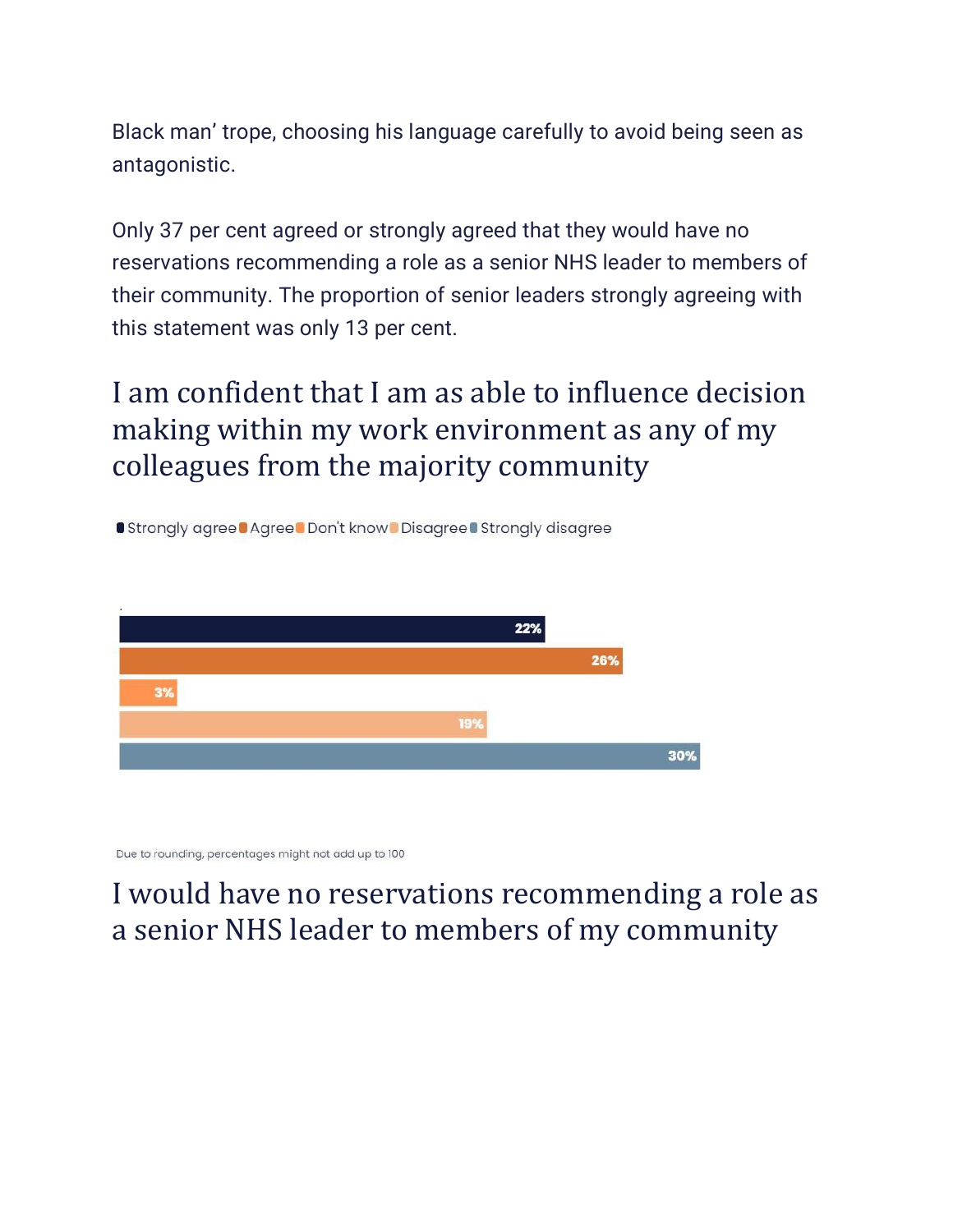**Strongly agree Agree Don't know Disagree Strongly disagree** 



Due to rounding, percentages might not add up to 100

Another young leader in the same group said they refused to join staff BAME networks, because they wanted to be seen as equal, not different. They described working in a previous role in a smaller organisation where the executive leadership team was representative of the diverse population and where they felt they had been recruited for their ability to do the job, rather than to '**tick a box'**. Since moving into a new role in a larger organisation, they were noticing a difference, but feared being labelled an '**activist**' if they spoke out.

A further leader in this group referenced the tendency for women in the 1980s to dress and behave like men in order to 'become equal', suggesting there was a similar expectation for BME staff to **'behave like white people'** to fit in and progress to senior leadership roles. They viewed the problem as structural racism and pointed to accountability and activism as the solution, adding that black and minority ethnic people shouldn't be scared to show who they are.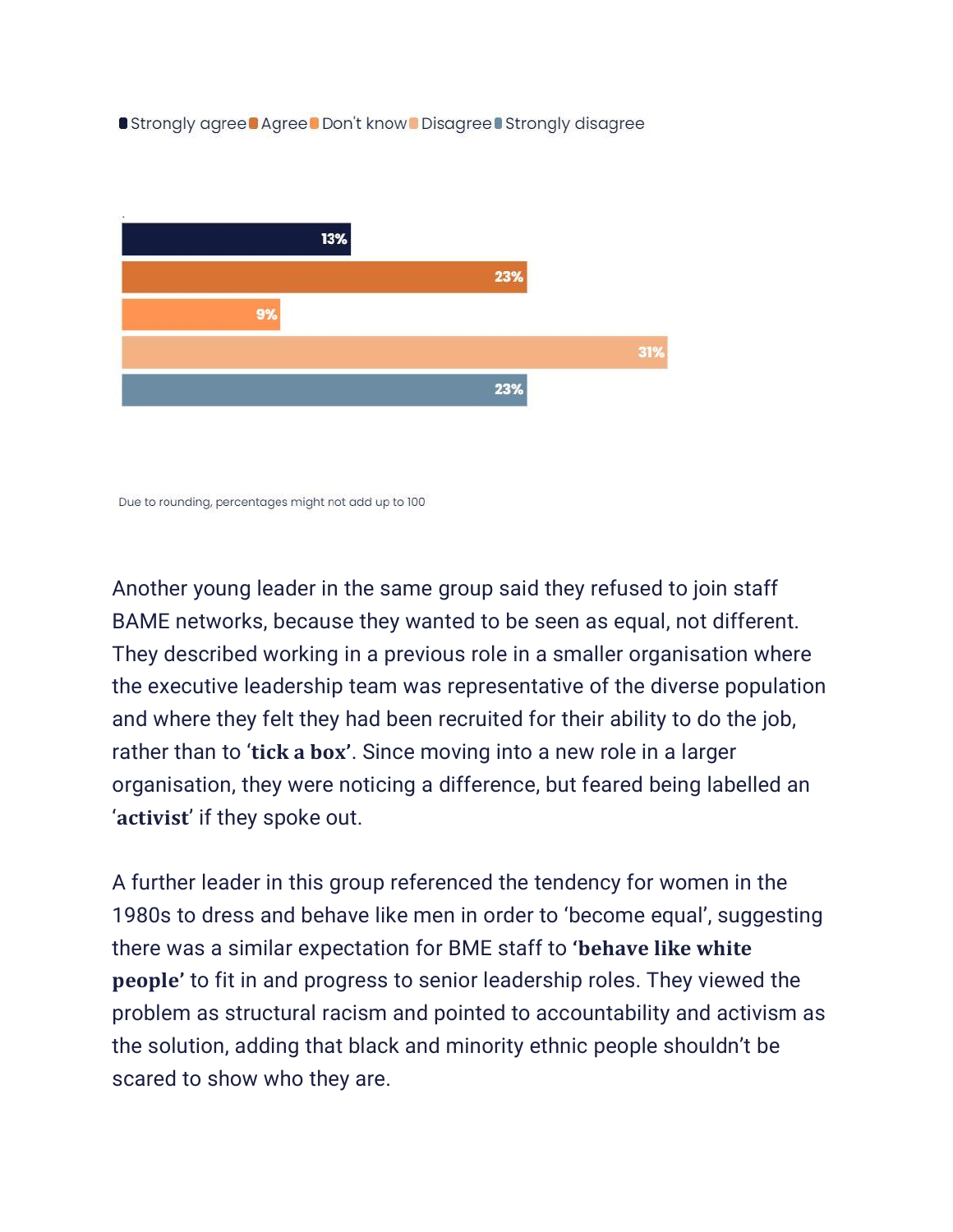A member of the clinical leaders' group felt that people retained their positions by **compromising their values, tolerating hurtful experiences and accepting racism instead of speaking out**. Because of the environment in which leaders operate, there was felt to be a required degree of conformity in order to progress. Diversity should lead to belonging without individuals having to change who they are or want to be included. A primary care leader also said a recognition of different cultures and how these might have an impact on willingness to speak up was needed to get those from different cultures' voices heard.

### Feeling safe

More than half of respondents (57 per cent) said they had experienced verbal abuse or abusive behaviour targeting racial, national or cultural heritage at least once in the past three years, with 22 per cent saying this had happened five times or more. Almost the same proportion (56 per cent) had experienced harassment because of their ethnic origin, colour, race, religion or nationality over the same period.

Nearly two-thirds reported having been bullied and more than four in five said they had experienced covert discrimination (being subtly excluded or ridiculed) due to racism. More than half reported having experienced overt discrimination (the experience of being openly or obviously excluded or ridiculed) over a three-year period.

In the last three years have you experienced racist treatment while performing your role as an NHS leader?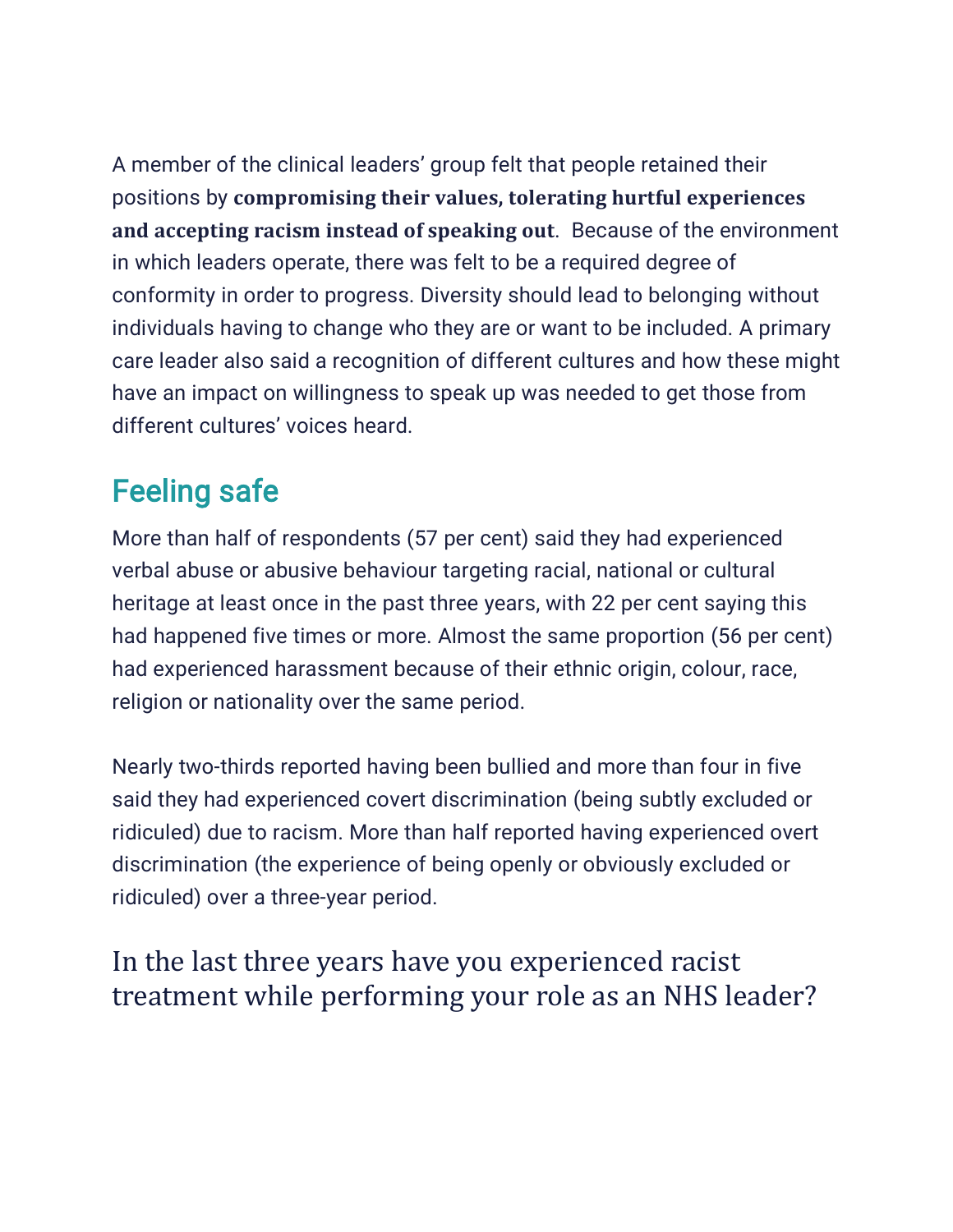

#### ■ Never ■ Just once ■ Up to 5 times ■ More than 5 times ■ Don't know

When asked to indicate which characteristics they had experienced unfair treatment because of in the last 12 months while performing their role, 41 per cent highlighted their ethnicity, 19 per cent their gender, 14 per cent their age, 6 per cent their religious beliefs, 6 per cent their class, and 4 per cent because of a health condition or a disability. One person reported experiencing unfair treatment because of their sexuality – it is wellevidenced that LGBTQ+ leaders experience variable levels of safety in disclosing such information.

When asked about their experiences of working in a senior role in the NHS, although a majority of respondents (59 per cent) either agreed or strongly agreed that they were confident they had the personal skills and capacity to successfully challenge overt or covert racial prejudice or discrimination in their role, only 39 per cent agreed or strongly agreed that they were confident they would have the support of their colleagues in doing so. Even fewer (17 per cent) agreed or strongly agreed that they were confident they

Due to rounding, percentages might not add up to 100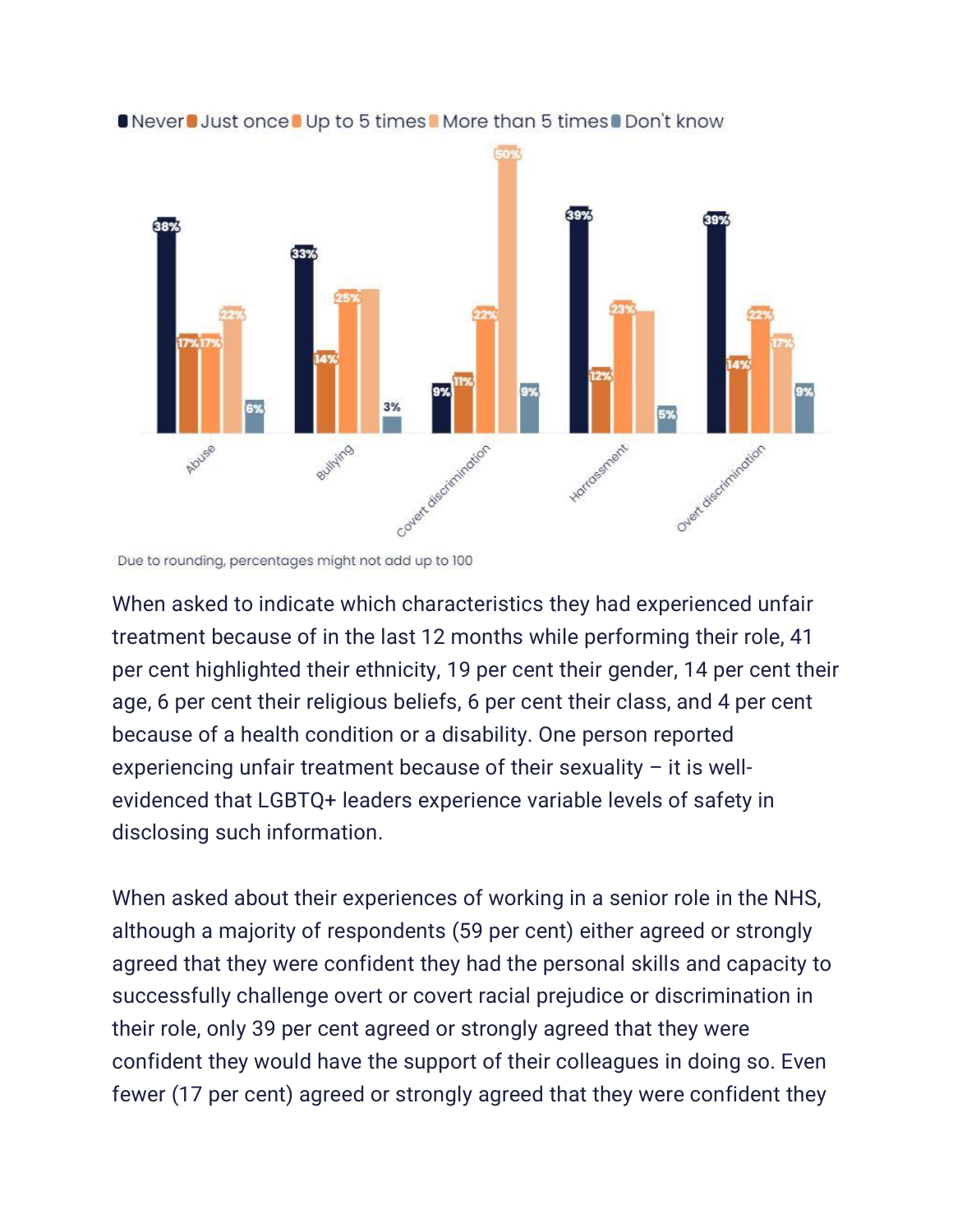would have the support of NHS England and NHS Improvement, if they needed to challenge racial prejudice or discrimination in their organisation, integrated care system or integrated care partnership.

On several occasions in the executive leaders' group, the issue of feeling safe came up. One participant described this as "knowing I will be treated the same regardless of who's around me and whether they're from the same community or not". This was seen to be the ultimate success measure of equality. Another leader in this group highlighted the importance of holding onto the truth. They viewed it as the responsibility of more experienced senior leaders to help less experienced staff navigate institutional racism, but this posed a problem for the senior staff, who needed to be able to use their knowledge without becoming demotivated.

### Advice for the next generation of BME leaders

Roundtable participants were asked what advice they would offer to a junior BME colleague who has ambitions to achieve a very senior leadership role in the NHS. A selection of responses are provided below:

"Get a mentor, stay true to self and be aware of the institutionalised discrimination so you can manage yourself in the role. Change takes time and the appetite is there to challenge bad behaviours and values."

"Seek an effective mentor, continue to be ambitious, but be realistic. Remain authentic."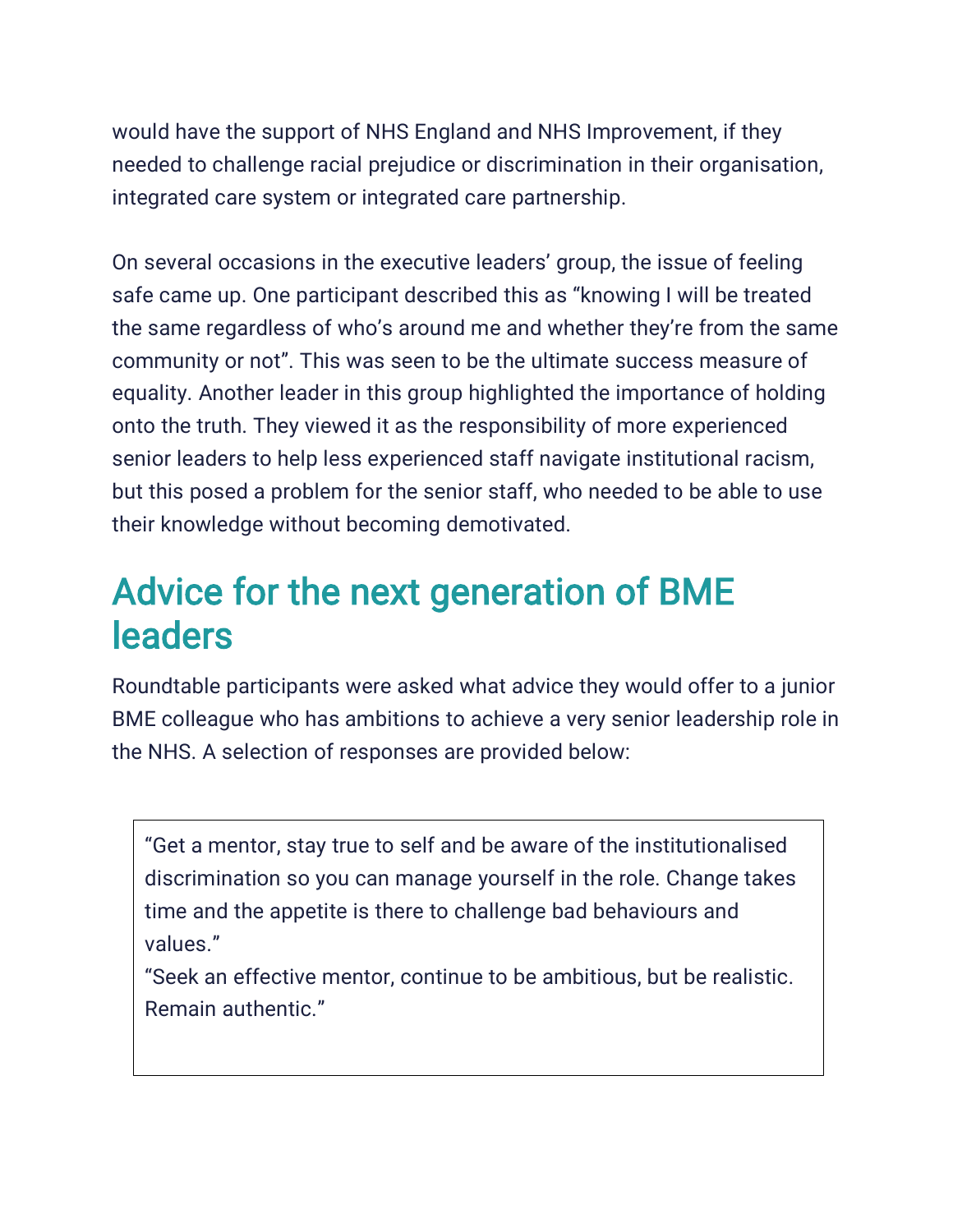"Be tough as nails. Know your rights. Don't be afraid to challenge/confront. But try not to see discrimination everywhere. Most people are decent and many times don't realise if they are behaving with implicit bias."

.

"They have to work double as hard as white colleagues. Tolerance for your mistakes will be less. You have to be ready for that."

"Establish a support network with psychological safety. Have a core purpose in mind and be prepared for challenge that will be more about who you are and represent rather than what you know."

"Don't be put off by your experience from applying for senior roles as this is the only way that data can be analysed to demonstrate discrimination."

"I feel that there are structural barriers to progressing, then once a senior role is achieved, this is blocked. However, I encourage others to progress and one day I hope it will change."

"I absolutely still believe it's a privilege to lead in the NHS and ensure our communities are well-served by a diverse leadership. But the flip side is feeling like you are being driven out of something you love because you represent difference. For anyone joining, I strongly recommend they have a strong network, a coach and a mentor."

"Ensure you are aware of your strengths, harness and verbalise them and ensure you build your networks so you are not isolated."

"Don't compromise your integrity; be a compassionate leader by leading by example. Be honest and fair in your decision making."

"Do not forget your roots. Try and have a White ally earlier in your career. Seek out coaching early in your senior leadership journey. You will need bucketloads of resilience. Challenge microaggressions and talk to someone about it."

"Keep rooted in the purpose: better patient care. Look for BME and white allies – create networks. Have your red lines and know what you will do if they are breached."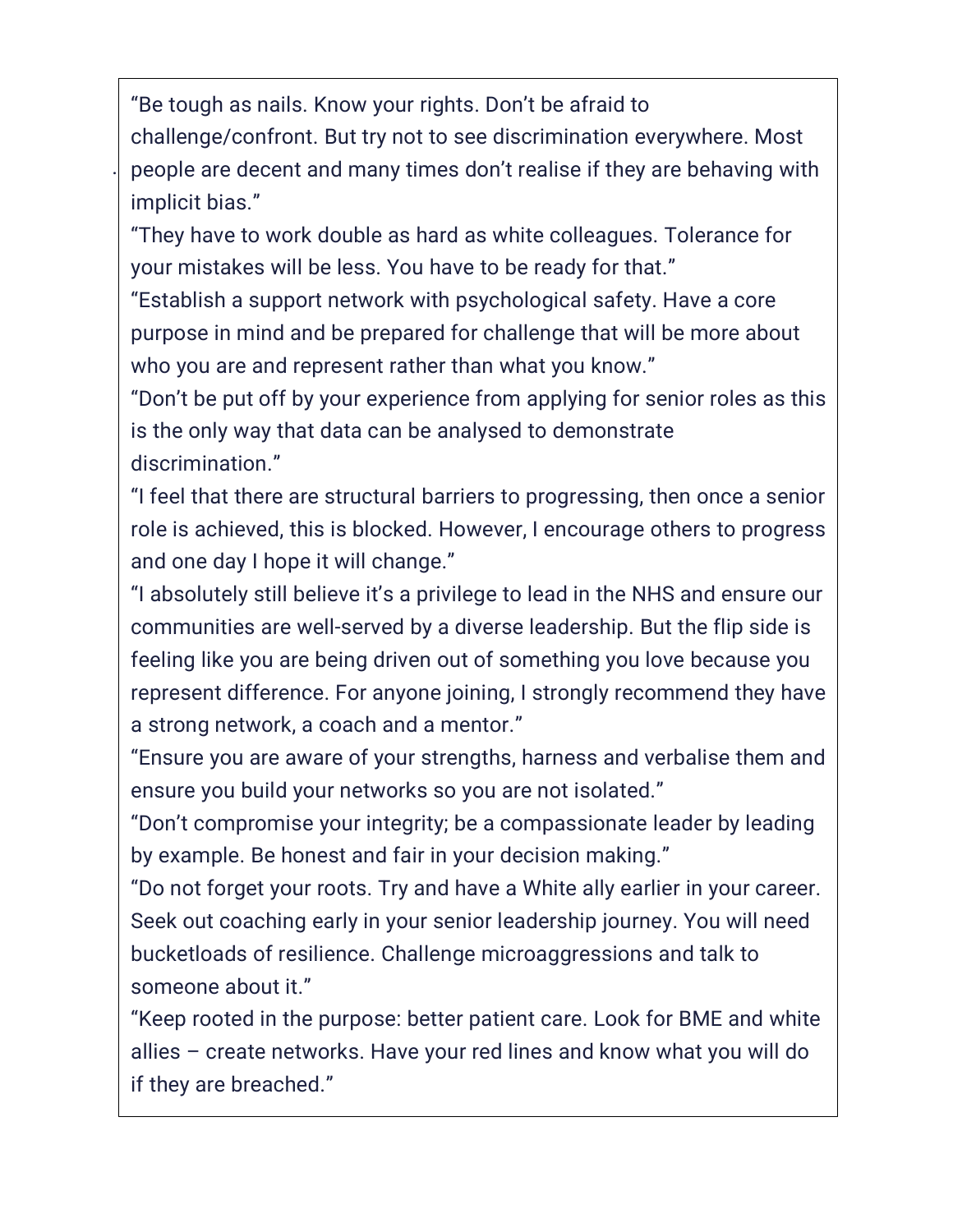## Viewpoint and recommendations

It is well understood that the most senior roles in NHS leadership are highly pressurised jobs where a great deal of personal and professional resilience are required to succeed. Nevertheless, our research makes sobering reading for the NHS. The findings should provide food for thought for leaders at every level and of every ethnicity within the NHS, both locally and nationally. When leaders are not representative of the communities they serve, service users suffer. Similarly, when senior staff are unhappy and turnover is high, organisational stability can be affected. The NHS says a key part of its strategy to achieve equality is creating a diverse leadership. Improving working life for senior BME staff should therefore be a critical priority for the health service.

There are some steps the NHS can take urgently to address these concerns and improve working conditions for BME leaders.

### Putting better processes in place to support future and current BME leaders Personal support

BME leaders require more tailored and intensive support as they overcome the challenges they face in accessing and retaining the most senior jobs in the NHS. Mentoring schemes involving both top-level NHS leaders and leaders from outside the health service are likely to be beneficial, but should be designed in collaboration with existing BME leaders, to ensure that they address the right areas of need. We are developing a mentoring programme, co-produced by our members, and **the NHS should encourage its staff networks to use this model and consider embedding it within its organisations**.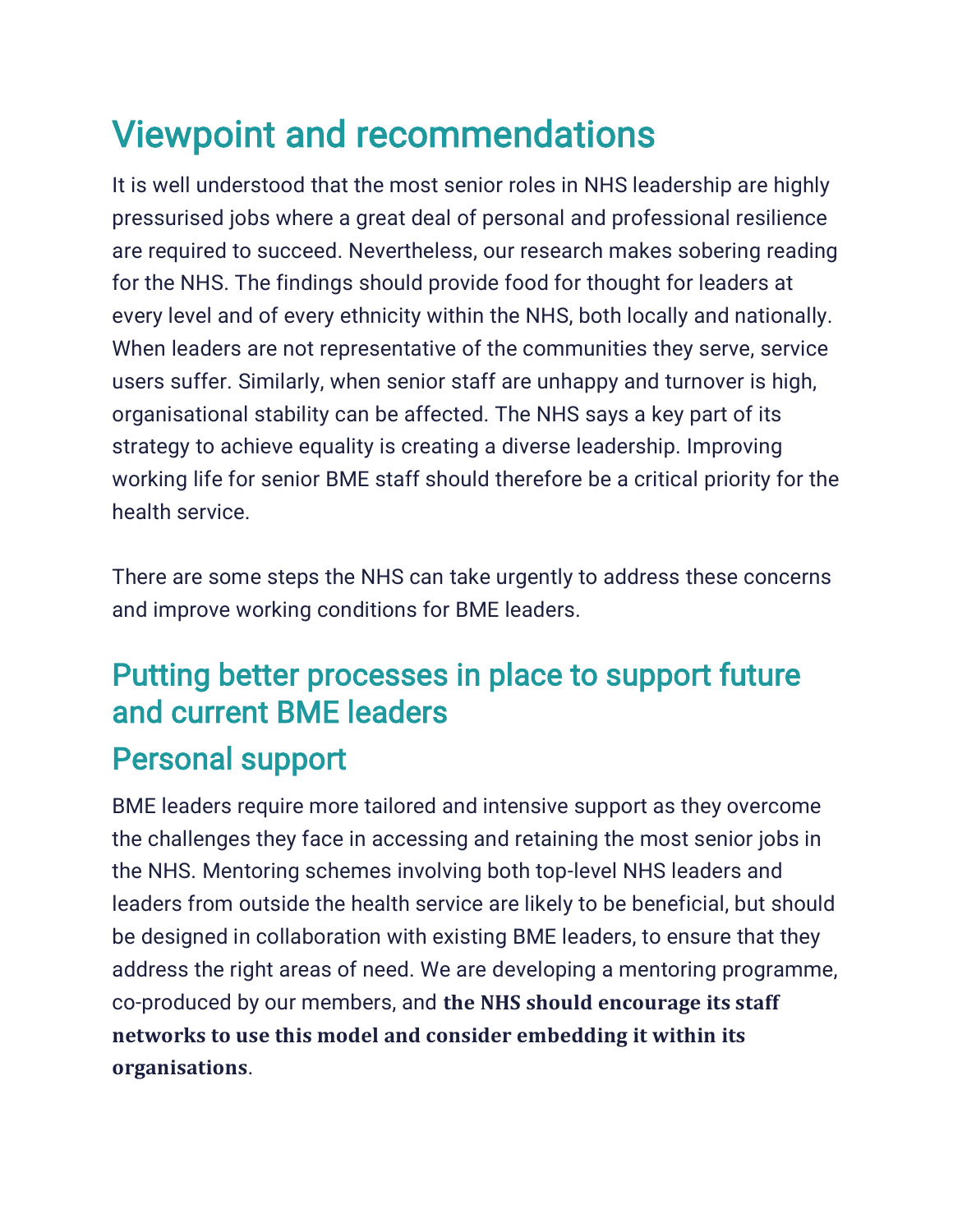#### Recruitment and retention

Structural change is also needed: the NHS is losing committed, highly skilled and motivated talent to institutional discrimination. **Specific succession planning and talent development schemes are necessary to enable BME leaders to move their careers forward. NHS recruitment should be reformed, with required skills, roles and experiences described in more inclusive ways, along with better community engagement to encourage a more diverse pool of applicants for senior role**s.

As we can see from this report, however, the appointment of diverse leaders to senior positions does not remove the challenges they have faced throughout their career. NHS organisations need to show that they are cognisant of these continuing challenges and mitigate against them by ensuring robust support that does not end with the induction process.

#### Ending cultures of discriminatory behaviour and supporting leaders to feel safe

Despite the NHS's recent focus on equality, diversity and inclusion, we know that BME leaders at all levels still experience significant levels of discrimination, both from members of the public and, unforgivably, from fellow NHS staff. Working towards ending discriminatory behaviour should remain an important priority for all NHS organisations, ensuring that all staff have a better understanding of their own responsibilities in relation to respecting others.

Since leaders report that there is no point within the NHS hierarchy where they feel safe from discrimination, abuse and harassment, such treatment can negatively impact their ability to provide leadership around the EDI agenda. **The NHS must prioritise supporting BME leaders to feel safe from discrimination in the workplace** so they can drive change forward or risk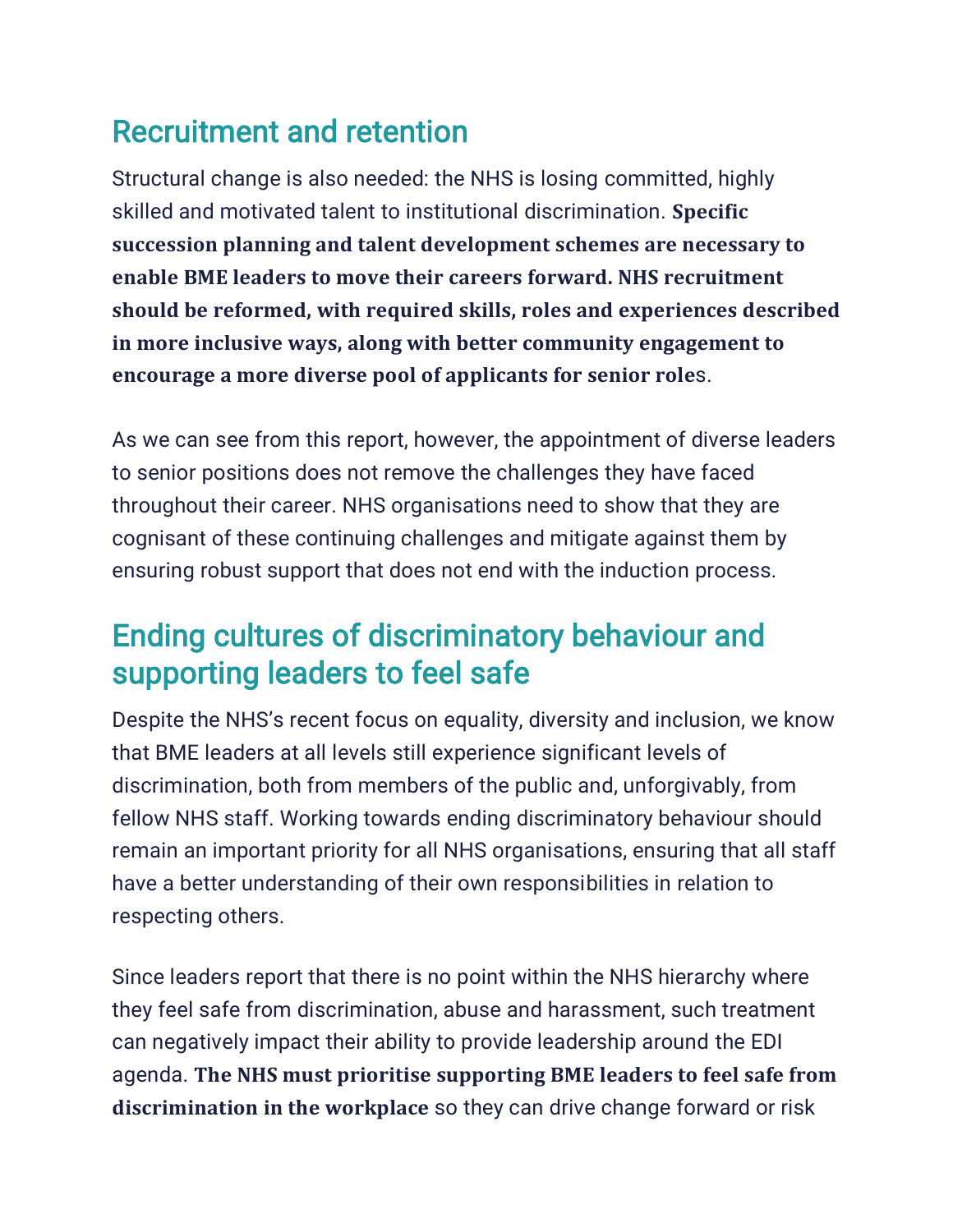failing to achieve the ambition to improve equality by increasing leadership diversity.

### References

1. Department of Health and Social Care (2022), Leadership for a collaborative and inclusive

future. [https://www.gov.uk/government/publications/health-and-social](https://www.gov.uk/government/publications/health-and-social-care-review-leadership-for-a-collaborative-and-inclusive-future/leadership-for-a-collaborative-and-inclusive-future)[care-review-leadership-for-a-collaborative-and-inclusive-future/leadership](https://www.gov.uk/government/publications/health-and-social-care-review-leadership-for-a-collaborative-and-inclusive-future/leadership-for-a-collaborative-and-inclusive-future)[for-a-collaborative-and-inclusive-future](https://www.gov.uk/government/publications/health-and-social-care-review-leadership-for-a-collaborative-and-inclusive-future/leadership-for-a-collaborative-and-inclusive-future)

2. Equality and Human Rights Commission (2020) Race discrimination, available at [https://www.equalityhumanrights.com/en/advice-and](https://www.equalityhumanrights.com/en/advice-and-guidance/race-discrimination#type)[guidance/race-discrimination#types](https://www.equalityhumanrights.com/en/advice-and-guidance/race-discrimination#type)

3. NHS Confederation LGBTQ+ Network (2021) Inclusive leadership survey findings, available at: [https://www.nhsconfed.org/articles/inclusive](https://www.nhsconfed.org/articles/inclusive-leadership-survey-findings)[leadership-survey-findings](https://www.nhsconfed.org/articles/inclusive-leadership-survey-findings)

## About the BME Leadership Network

The BME Leadership Network exists to strengthen the voice of NHS black and minority ethnic (BME) leaders and to support NHS organisations to meet the needs of all communities.

We meet quarterly and we aim to:

- **improve** understanding of equality, diversity and inclusion and publish the benefits to help deliver better care for all
- **improve** and sustain the number of BME leaders working in the NHS
- **profile** the diverse range of BME leaders delivering solutions across the health and care system.